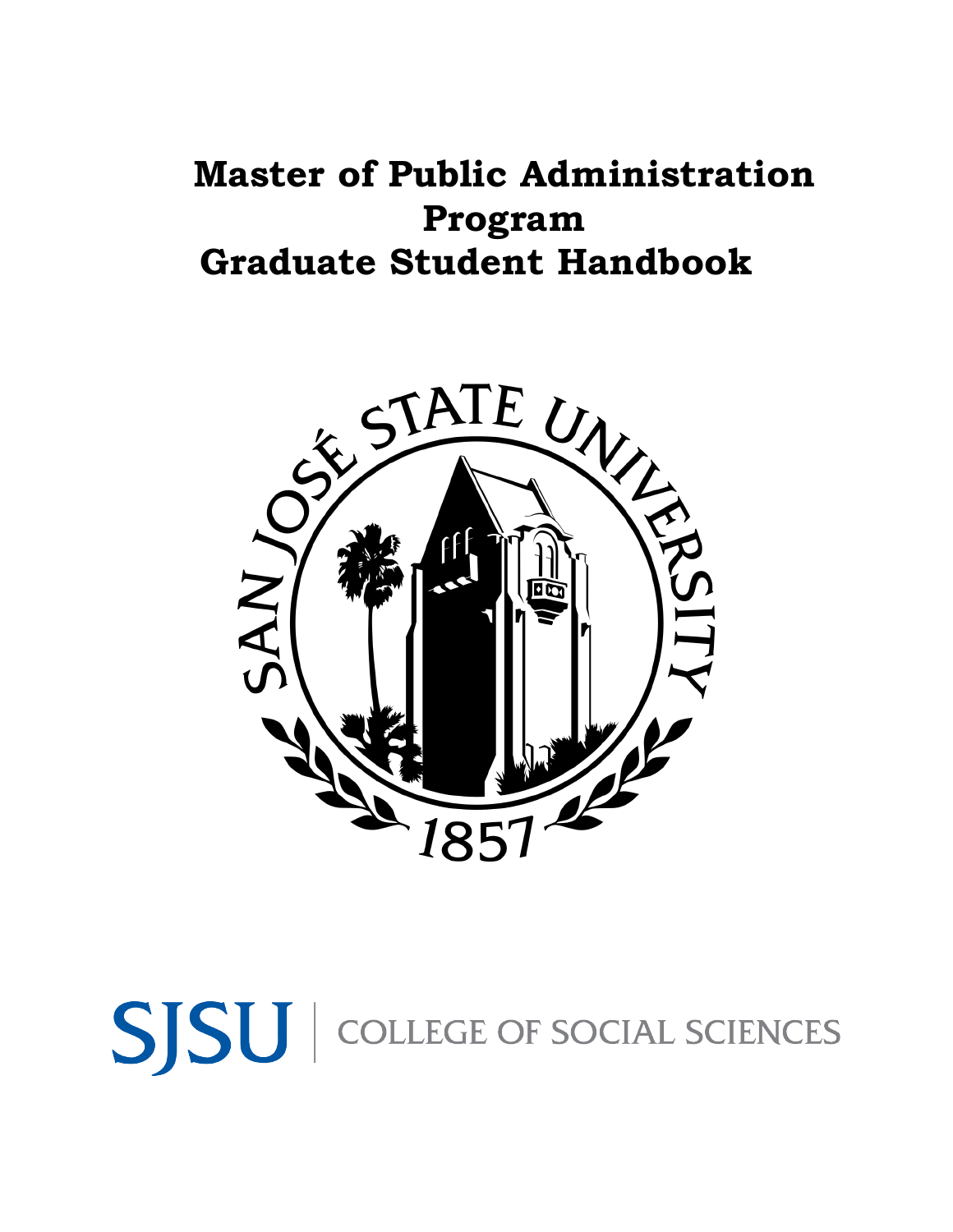MPA Student Association Is a member of



# **ASSOCIATED STUDENTS**<br>SAN JOSÉ STATE UNIVERSITY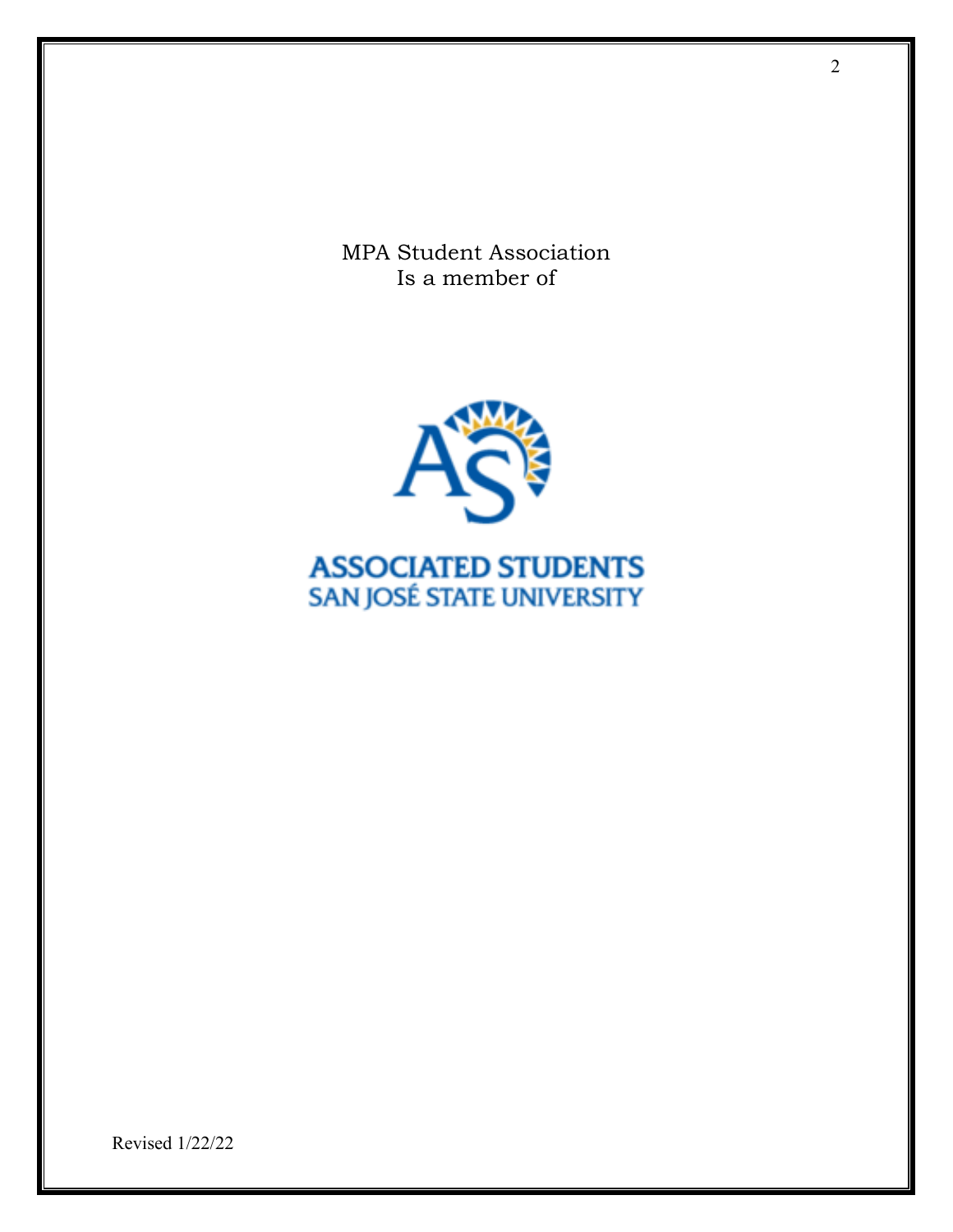# **BGHdJUGGAL SGH5NG5**

The Master of Public Administration Program is housed in the Department of Political Science, College of Social Sciences. It is the oldest program in the department, and it benefits from access to well-known and widely published scholars in ethics, comparative governance, American government, and Constitutional law. MPA students may take up to two 100-level courses in Political Science. Political Science professors also teach occasional special seminars for the MPA program.

"What counts in life is not the mere fact that we have lived. It is what difference we have made to the lives of others that will determine the significance of the life we lead."

-- Nelson Mandela

"Man becomes great exactly in the degree in which he works for the welfare of his fellow men."

*-- Mahatma Gandhi*

The San José State University Master of Public Administration Graduate Student Handbook is made possible through the combined efforts of the MPA Student Association and the MPA Faculty.

The MPA Student Association (MPASA) would like to thank the Founding Officers of the MPASA for creating the Graduate Student Handbook, and Dr. Frances Edwards, MPA Director, for her guidance, support, and annual editing of this guide.

**San José State University MPA Student Association Dr. Frances Edwards, Director sjsumpa@gmail.com Master of Public Administration Program Political Science Office 447 Clark Hall Clark Hall, 471 One Washington Square (408) 924-5550 San José, CA 95192-0119 (408) 924-5550**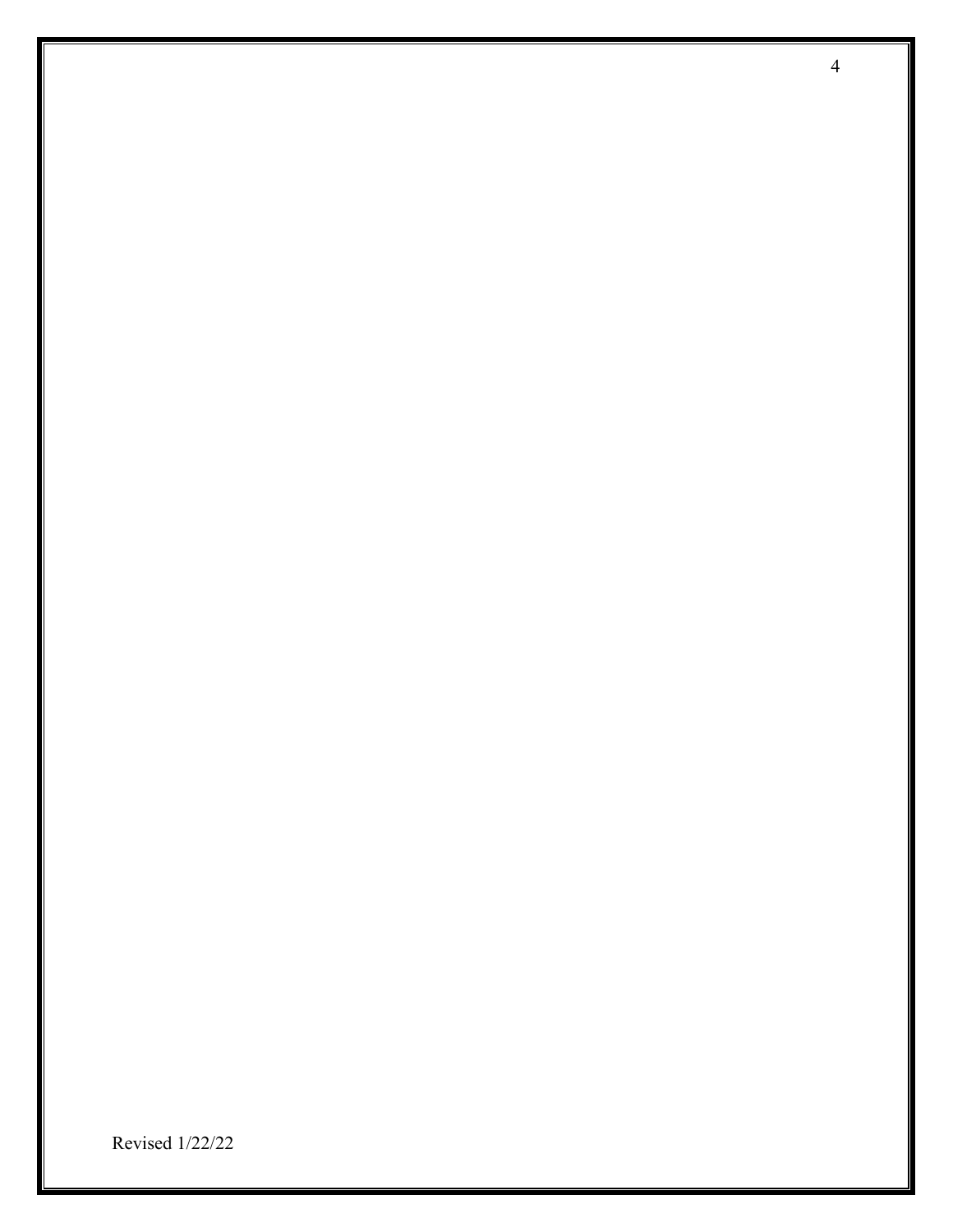## **Table of Contents**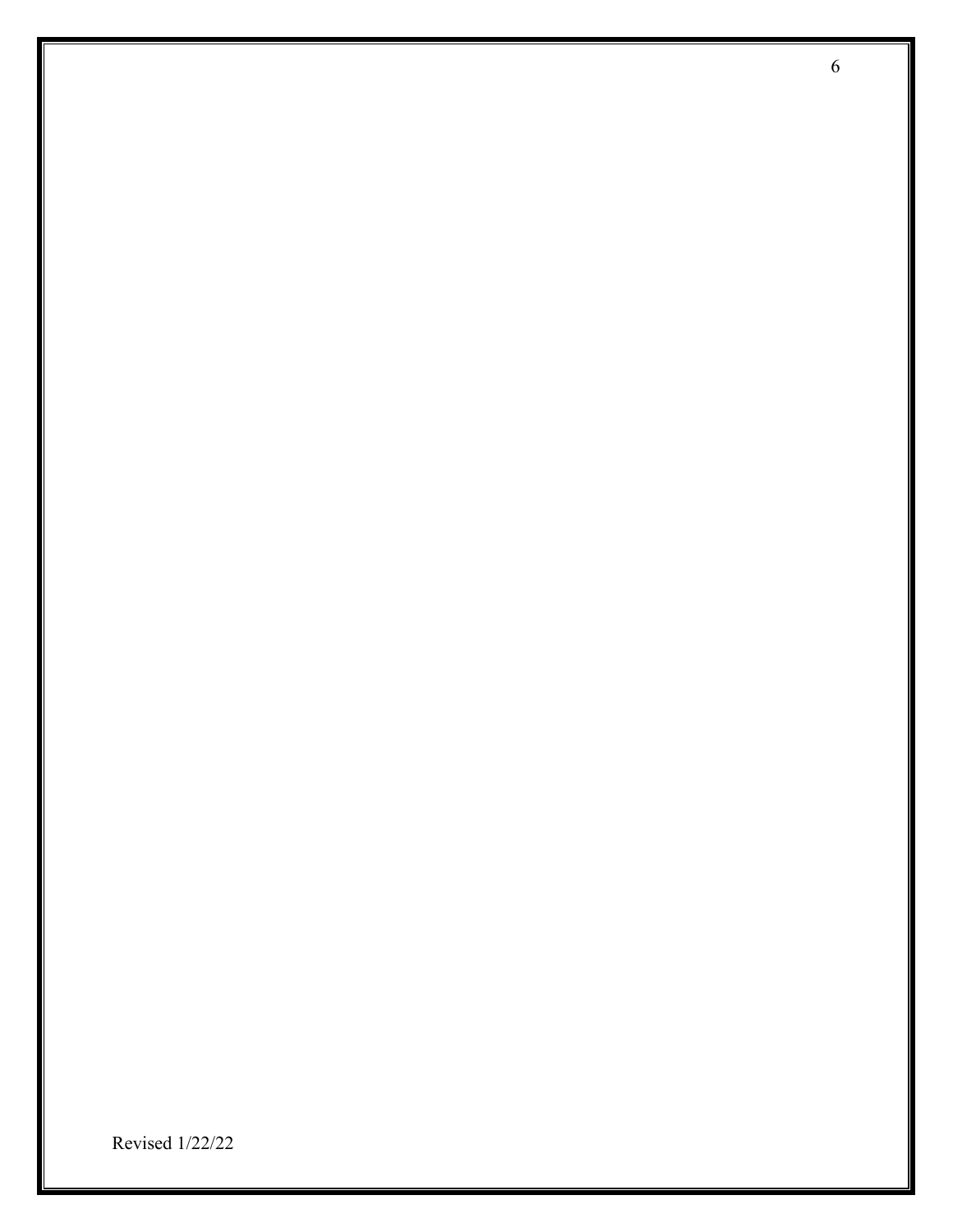# **INTRODUCTION TO THE MASTER OF PUBLIC ADMINISTRATION PROGRAM**

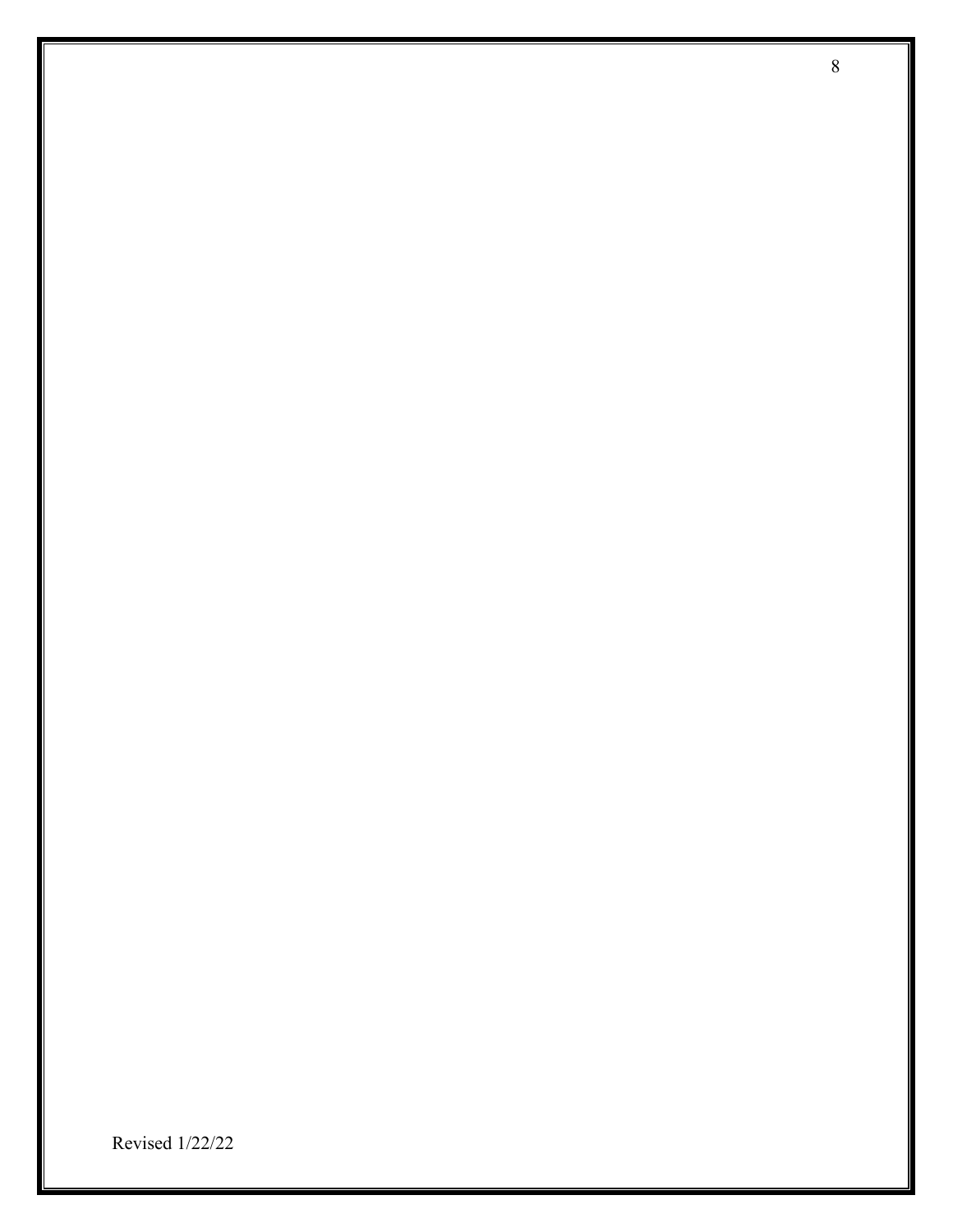#### **WELCOME TO THE PUBLIC ADMINISTRATION PROGRAM!**

Welcome to the Master of Public Administration Program (the Program) at San José State University (SJSU). We are looking forward to working with you to help you achieve your academic, career, and life goals.

The goal of the Program is to educate the next generation of leaders for local, regional and state government agencies and non-profit organizations. Our program emphasizes the ability to write well, to think analytically, to research public issues, to maintain high ethical standards, to develop public policy, to manage public programs, to manage public funds, and to engender civic engagement in communities of great diversity. Professors include recognized scholars in the field of public administration, as well as experienced leaders in public agencies. Recognizing that each student is an integral part of the learning experience, all courses are taught as participatory seminars. Readings and projects are designed to stimulate thought about, and discussion of, the major issues facing public administrators today.

#### **THE PROGRAM**

The Program offers students an opportunity to learn and apply necessary skills to meet the challenges of government agencies and not-for-profit organizations.

The Program emphasizes the practical application of administrative theories and skills related to:

- the special environment and problems of administration in local government;
- government's place in the social and economic systems;
- ethics;
- critical thinking;
- project management;
- techniques and strategies for program analysis, planning, evaluation and implementation;
- the nuts and bolts of non-profit management;
- budgeting;
- public personnel management; and
- national intelligence.

The courses require students to master written and oral communication, interpersonal relations, the art of problem solving, and information management. San José [State University](http://www.sjsu.edu/depts/PoliSci/) is accredited by the [Western](http://www.wascweb.org/)  [Association of Schools and Colleges](http://www.wascweb.org/) (WASC). The MPA Program is an accredited member of the Network of Schools of Public Policy, Affairs, and Administration (NASPAA).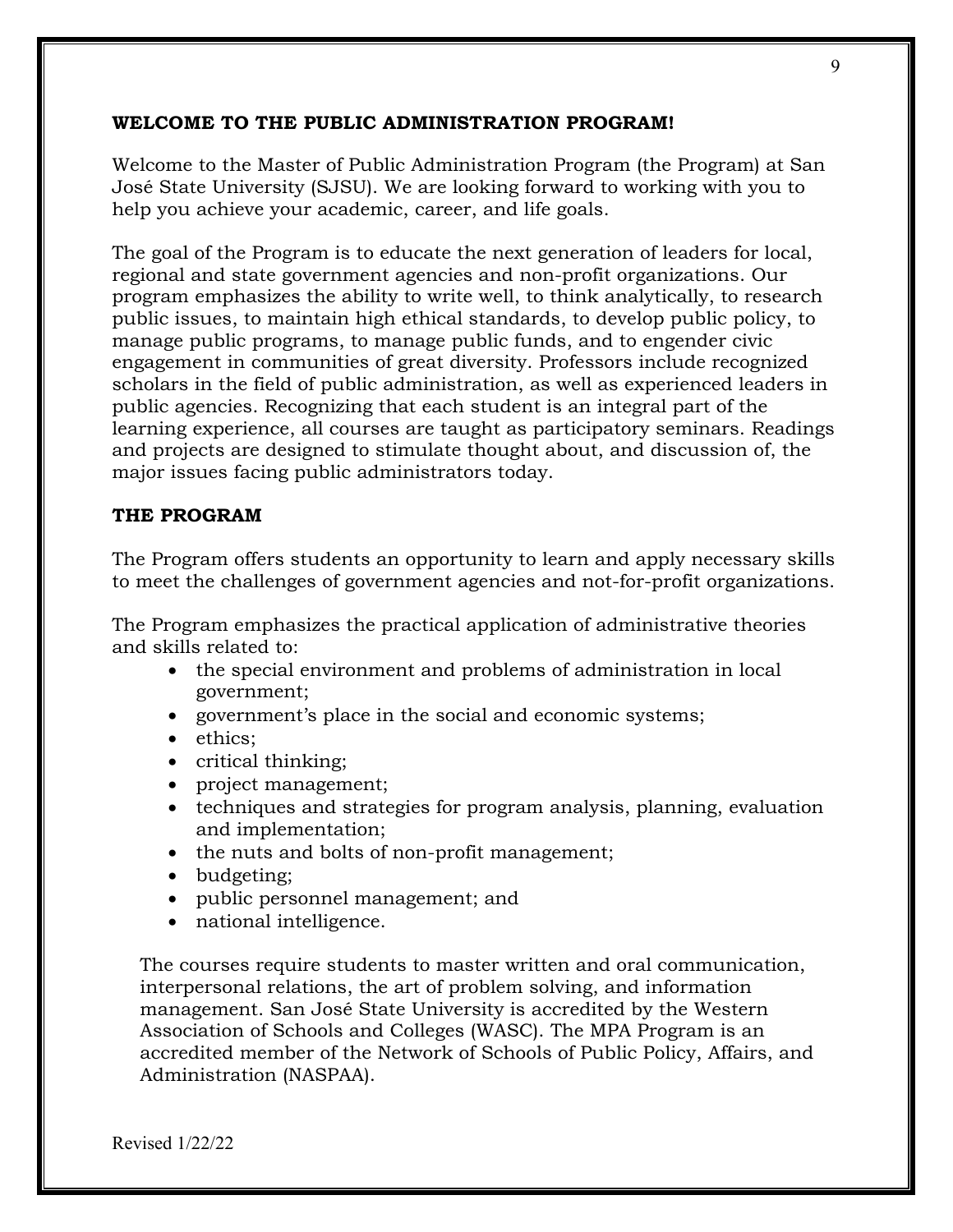#### **MEETING THE CHALLENGE OF PUBLIC ADMINISTRATION**

Local and state government agencies in the United States are coping with the twin challenges of COVID-19 and community values' evolution. While the economic impacts of COVID-19 limit resources for all levels of government, demands for equity in community resource allocations are requiring new approaches to budgeting, community engagement and resource management. Therefore, public administration professionals must have the skills to plan, organize, staff, direct, coordinate, budget and measure the outcomes for the organizations that perform the most critical community functions. Governments are contracting with NGOs to continue the delivery of essential services in an economically austere environment. As a result, each public agency and NGO staff member must have the knowledge, skills, and abilities to provide excellent service across a variety of tasks and endeavors, which requires the recruitment and retention of the most able individuals in community service, both governmental and NGO.

Those entering the public service for the foreseeable future will be called upon to deal with such problems as a shrinking tax base, a decaying infrastructure, environmental hazards (notably those related to climate change), personnel pension reform, public safety services revisioning, and a public that demands more services, and services that are delivered efficiently and effectively. Such an environment leaves little margin for error. Thus, public administrators must be highly competent and possess analytical skills, managerial acumen, ethical sensitivity, cultural competency, and organizational sense.

In *The Transformation of Governance and Public Affairs Education*, award-winning educator Don Kettl said, "Public affairs education faces a critical challenge in providing managers and analysts with the right knowledge and skills in a time when governance has been transformed. While government's traditional institutions and processes have become less central to the attainment of public purposes, new institutions and processes that rely on private partners and networks have become more important. The challenge facing public managers is to frame new tactics to manage programs effectively while preserving basic processes of democratic accountability. The challenge for public affairs programs is to prepare students to manage in a world in which not all public service will be in government; more program implementation will occur through nonhierarchical relationships; more domestic policy will be shaped by global forces; and government will need to incorporate new forms of public participation."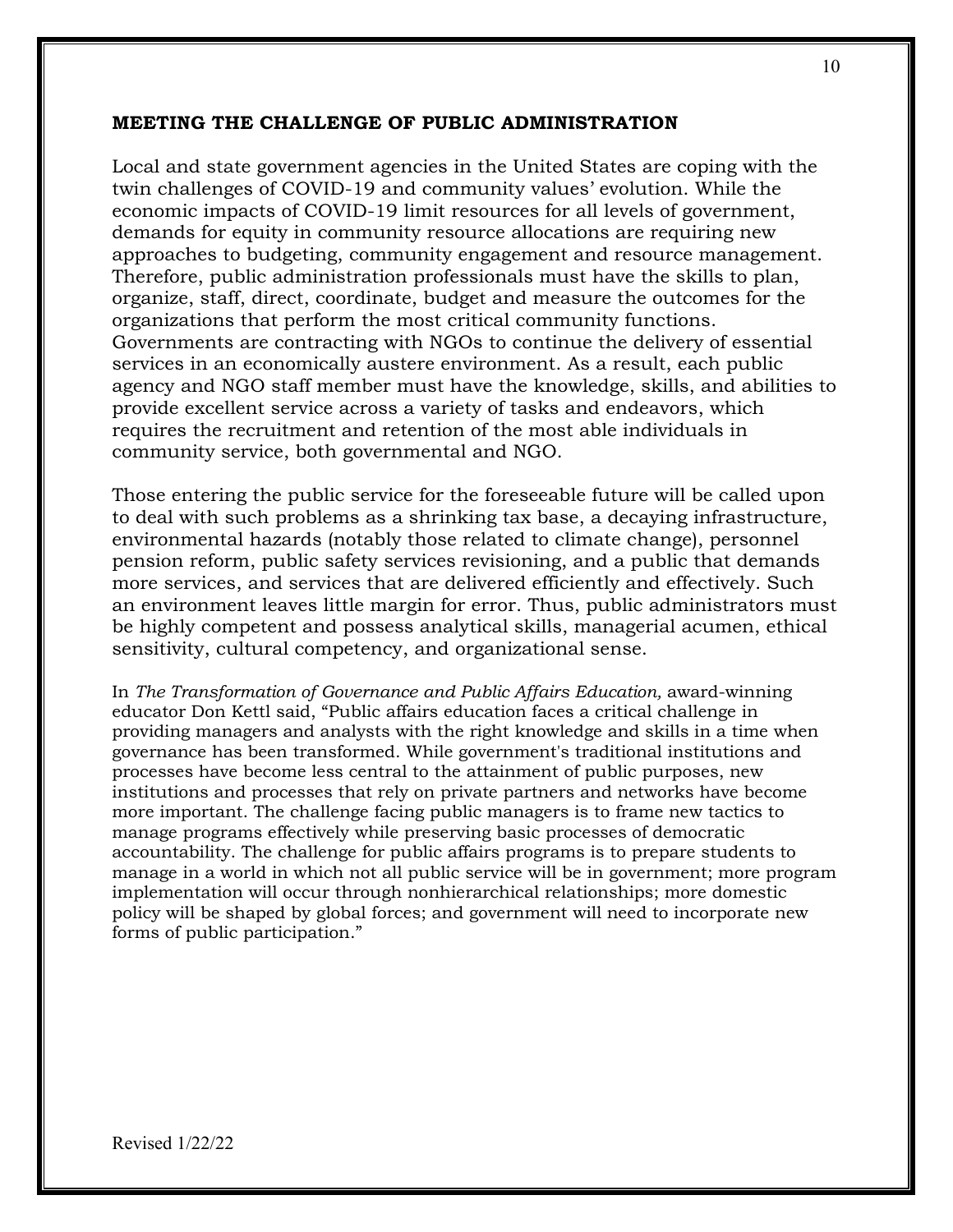#### **MISSION AND GOALS OF THE PROGRAM**

The Program has engaged in strategic planning since 1997 and has updated its plan six times. Its current plan is designed to deliver courses encompassing the competencies to meet the needs of public and NGO agencies in the 21st century.

#### **The Mission of the Program**

The mission of our MPA program is to educate and train individuals to become the leaders, managers, and analysts in public and non-profit agencies that serve the Silicon Valley and its diverse population, using tools that enable them to recognize and value diversity, behave with high ethical standards, manage personnel resources equitably, recognize and manage risk, and manage programs and policies efficiently and cost-effectively. Upon completion of the degree students will employ critical thinking, ethical decision-making, and public service focus in the delivery of community services through the city, county, special district, state agency, or non-profit agency.

The program includes core courses, advanced seminars, and elective courses from within the program and also from related areas, such as communications studies, political science and urban planning. A faculty of academically and professionally-qualified professors imparts both education and inspiration, leading to a community-focused view of a public service career. The curriculum emphasizes the values of social equity, transparency, and community engagement, and includes:

- core courses in the theory and practice of public management at the local and state government levels, and in locally-serving non-profit agencies, focused on management skills and tools, and policy development and analysis recognizing community needs;
- opportunities for practical experience through internships in local public and non-profit organizations for those without public or non-profit agency administrative experience;
- encouragement to use the culminating experience project as a service to a public or non-profit agency, providing research and survey services, analysis and recommendations for implementation of policies and programs to enhance their service delivery.

The program is focused primarily on expanding the knowledge and skills of fully employed professionals in public and non-profit agencies, on adults seeking career changes, and on selected recent college graduates who are highly motivated toward a career in public services or non-profit agencies. The MPA Advisory Committee, made up of leaders in community public and non-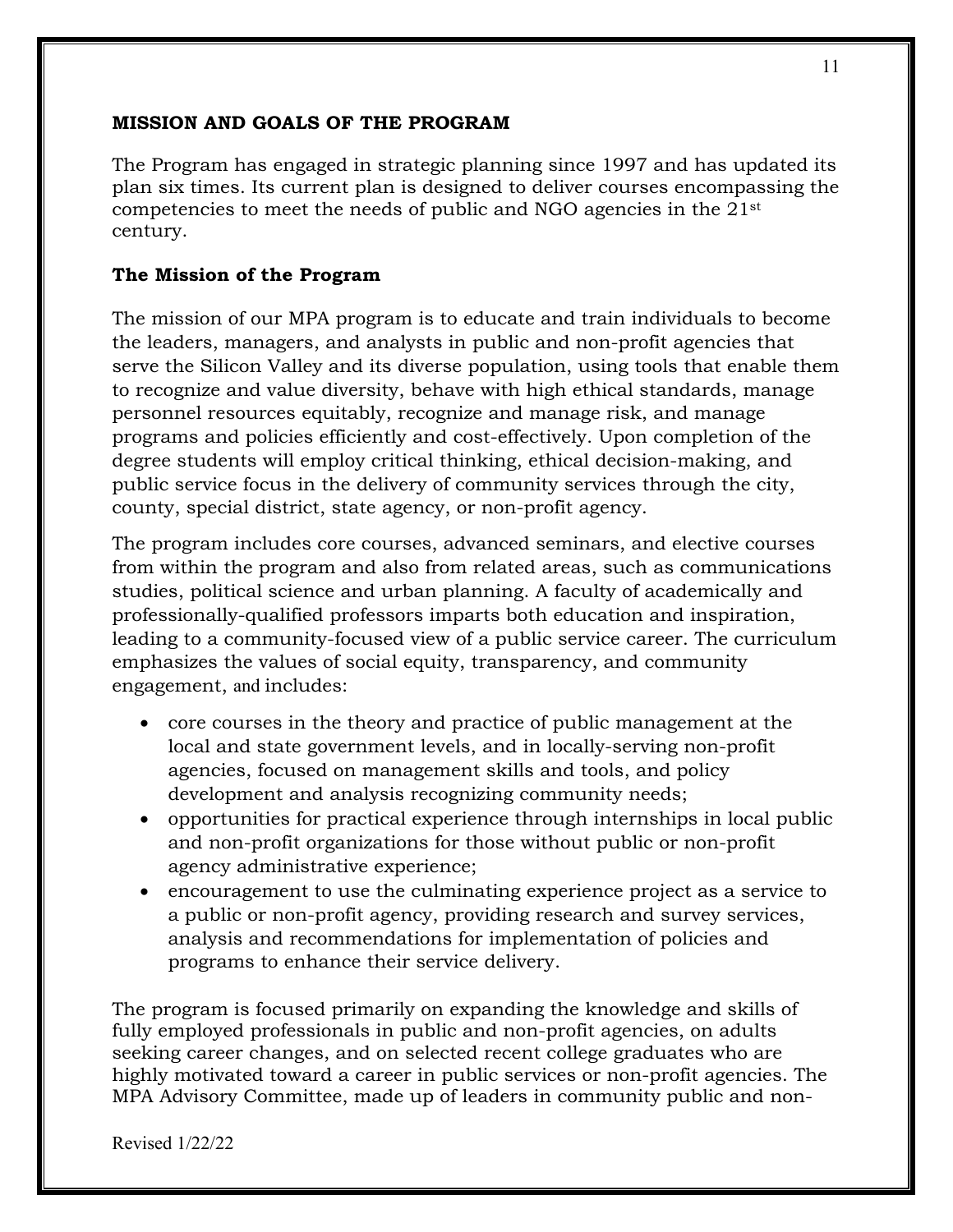profit agencies, alumni and faculty, provides guidance on curriculum development to meet the evolving needs of their organizations and communities.

The Program follows and supports the mission of SJSU in

- attracting, retaining, and graduating a highly diverse body of public administration students;
- providing a disciplinary and interdisciplinary professional education in public administration that is academically rigorous and intellectually challenging;
- providing a public administration curriculum that reflects its location in the nation's most culturally and ethnically diverse large city, and that encourages critical thinking and social and cultural awareness; and
- fostering a collegial and cooperative intellectual environment for students and faculty that includes recognition and appreciation of differing viewpoints and promotes academic freedom within the Program community.

#### **Goals of the Program**

As an accredited program of the Network of Schools of Public Policy, Affairs and Administration (NASPAA), San Jose State University's MPA program has adopted the program learning outcomes articulated by NASPAA.

#### *Program Learning Outcomes*

#### **1. Lead and manage in public governance**

- a. Apply the project management approach to public management models
- b. Manage projects
- c. Understand the relationships between public policy, whether proposed or enacted, and leadership and management in implementation

#### **2. Participate in and contribute to the public policy process**

- a. Apply techniques for program evaluation and policy analysis
- b. Describe and execute the policymaking process, including defining the problem, setting the agenda, formulating policy, implementing policy and evaluating policy
- c. Prepare a budget reflecting policy priorities
- **3. Analyze, synthesize, think critically, solve problems and make decisions**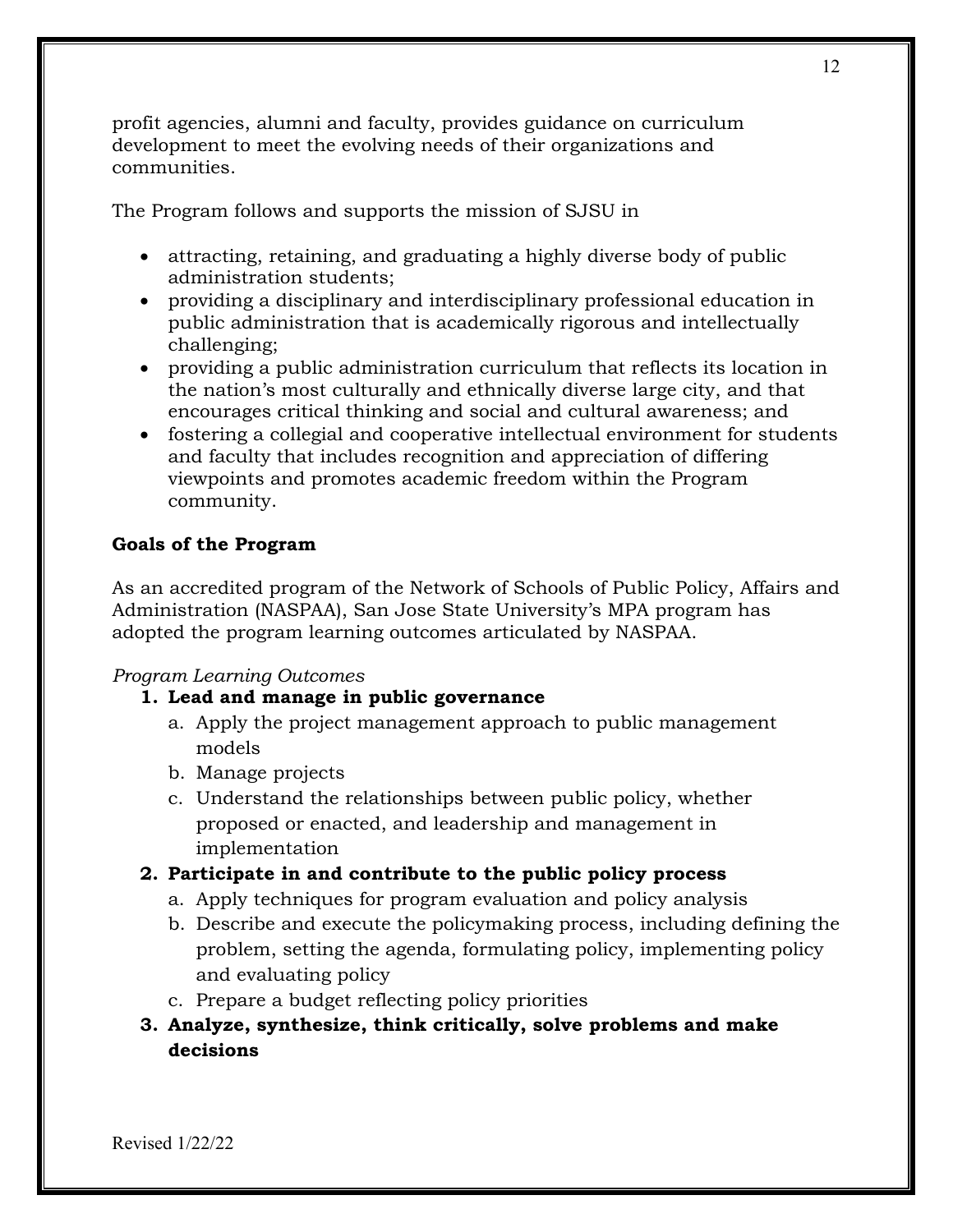- a. Employ analytical tools for collecting, analyzing, presenting and interpreting data, including appropriate statistical concepts and techniques
- b. Identify and employ alternative sources of funding, including grants, taxes and fees
- c. Understand and apply the legal context of public affairs, administration and policy

#### **4. Articulate and apply a public service perspective**

- a. Behave ethically and with integrity: tell the truth, keep confidences, admit mistakes
- b. Understand and apply criteria appropriate to public affairs, administration and policy

#### **5. Communicate and interact productively with a diverse and changing workforce and citizenry**

- a. Communicate effectively in writing: prepares clear, concise and wellorganized written materials tailored to the audience's level of expertise and needs
- b. Communicate effectively in speech: presents oral information accurately, clearly, concisely and persuasively, tailored to the level of expertise and needs
- c. Work productively in teams
- d. Respect and value community diversity

#### **CAREER OUTLOOK**

Graduates from the Program pursue their professional careers in various government and NGO agencies, principally at the local, regional and state levels, and in non-profit agencies. As the Baby Boom generation of public employees retires, and staffing levels shrink based on budgetary limitations, there is an increased demand for qualified leadership for public agencies at all levels. Homeland security, public safety and social service demands will continue to grow with the changing world order. Housing, medical care and education will require more governmental oversight, funding, and program innovation. Nationwide more than 60% of senior managers are eligible for retirement. Thus, a critical need exists for persons with advanced degrees who are ready to step into these positions.

#### **PROGRAM HISTORY**

Public Administration at SJSU has a long and distinguished history, longer than that of the Department of Political Science within which it resides. A bachelor's degree in Public Administration was instituted by the Department of Social Sciences in 1947. Not until 1952 was a degree in Political Science offered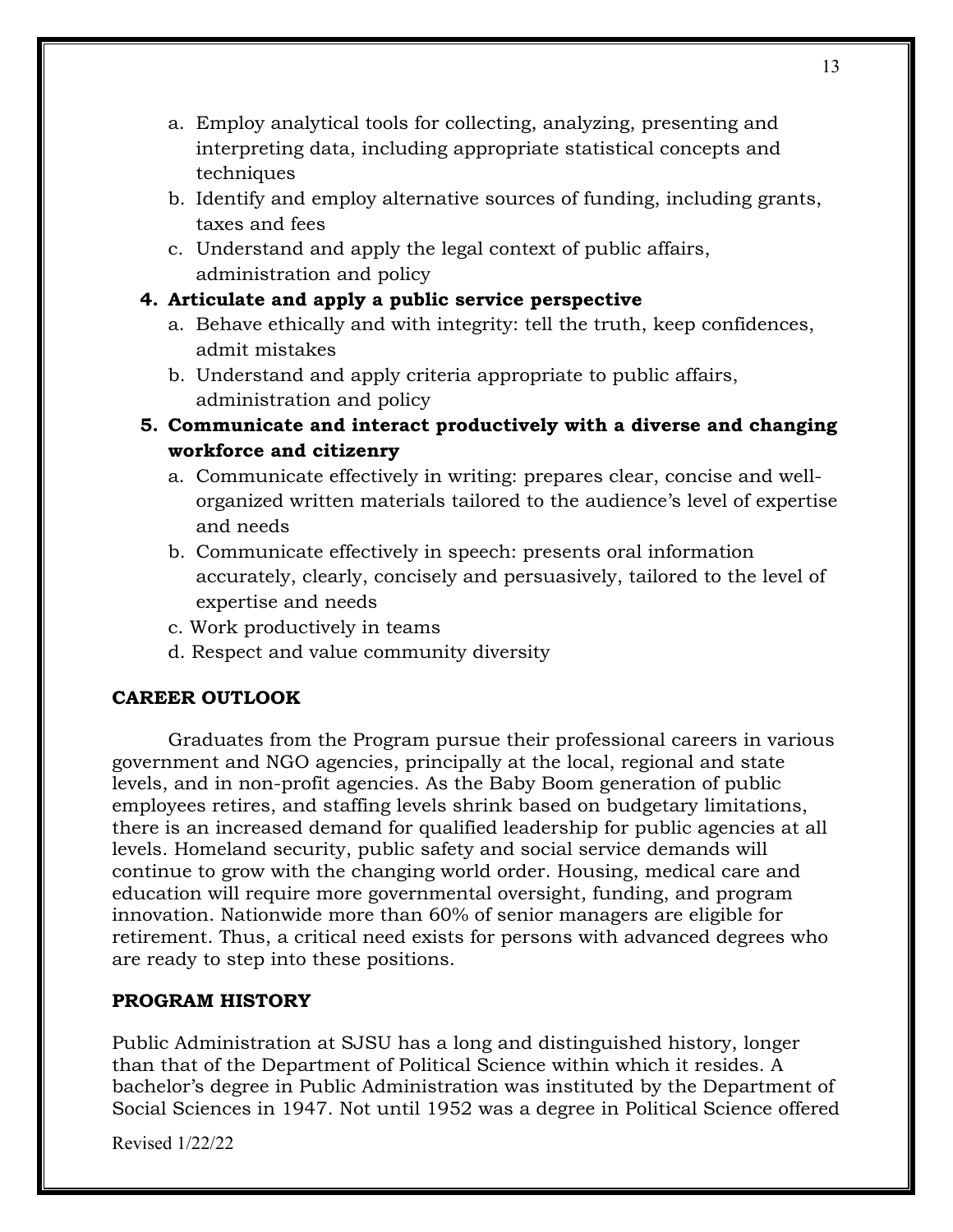by the newly formed Department of Public Administration and Political Science. The MPA degree was first offered in 1972.

The program has been revised throughout its history based on the needs of its graduates and their employers, and the accreditation requirements of NASPAA for the MPA program and the Western Association of Schools and Colleges (WASC) for the university as a whole.

- There are five core courses:
	- o PADM 210 Introduction to Public Administration
	- o PADM 212 Research Methods
	- o PADM 213 Public Policy Analysis and Evaluation
	- o PADM 214 Public Management
	- o PADM 218 Public Budgeting
- Core courses are offered every semester. In general, core courses should be completed before taking advanced seminars. The MPA Director works with students in the advising process to ensure that they take core classes in a timely fashion.
- Advanced seminars are offered to enhance students' understanding of specialized areas of public administration:
	- o PADM 202 Regional Governance
	- o PADM 215 Public Personnel Administration
	- o PADM 217 Organization Theory
	- o PADM 219 Public Financial Management
	- o PADM 220 Non-Profit Management
	- o PADM 223 Law and Public Administration
	- o PADM 295 Special Topics, such as national intelligence, and other topics related to specialized areas of interest to MPA scholars
- Electives are offered within the MPA curriculum as well as from other departments:
	- o PADM 281 Internship required for those without government or non-profit experience in administrative roles, but optional for all other students
	- o PADM 297 Optional Capstone course, creating the prospectus to prepare for PADM 298 project
	- o MCOM 104 Intro to Mass Communications Research
	- o URBP 205 Private Development and Urban Planning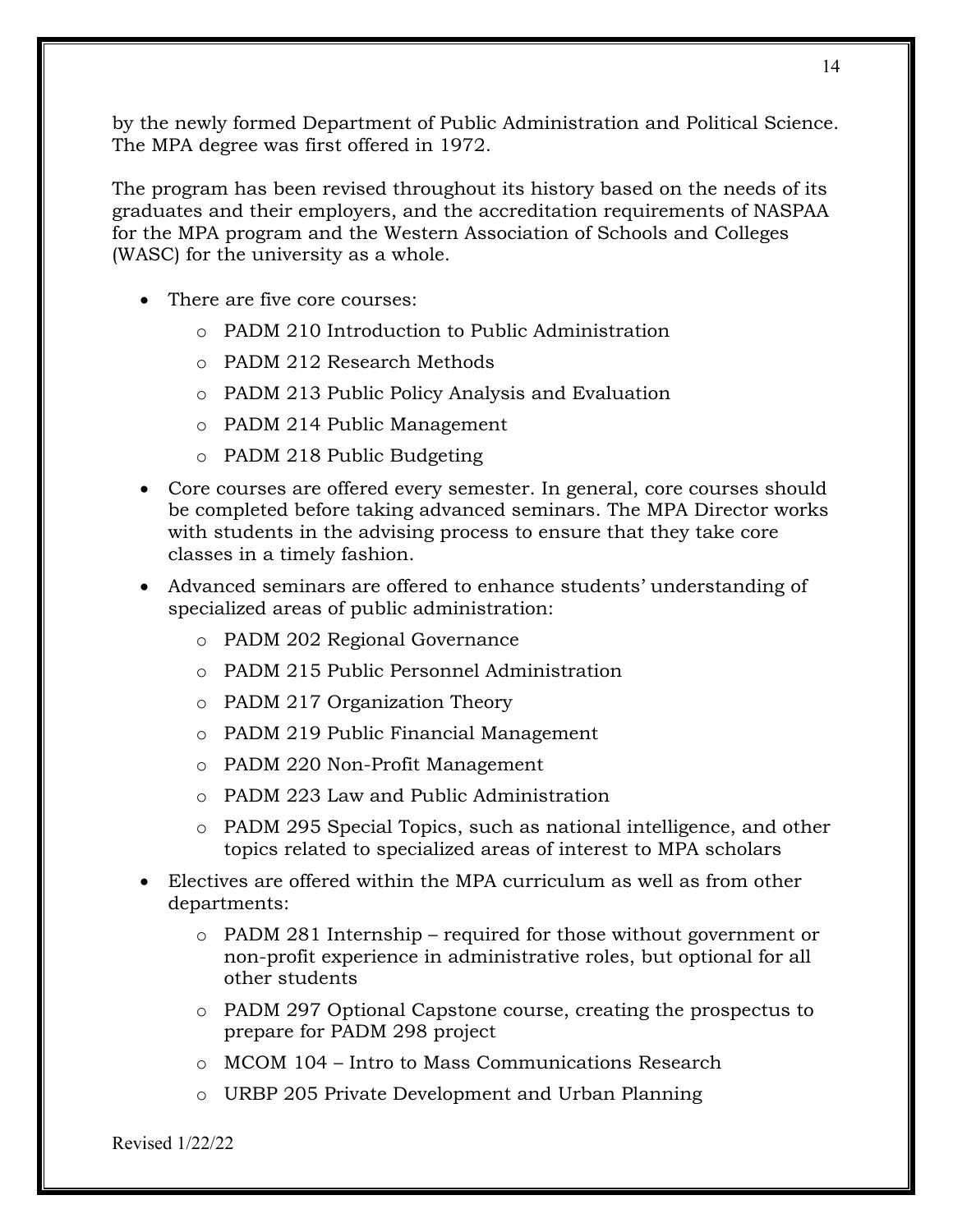o URBP 206 Market Analysis, Appraisal and Finance of Real Estate Development

Other courses from other appropriate departments can be taken as electives with permission of the MPA Director

- Students take five core courses, three advanced seminars, and three electives, which may be from PADM courses, or graduate courses in other departments, or up to two 100 level undergraduate courses from Political Science or another appropriate program. Permission of the MPA Director is required for all courses outside the PADM selection.
- The culminating experience is Option B, a project developed in PADM 297 and completed in PADM 298, executed in consultation with the instructor for these courses. Alternatively, a student may develop the culminating experience project'sprospectus independently with an adviser from among the Political Science Department's fulltime faculty, and then take PADM 298 as an independent study/supervision course under the direction of the selected faculty member.
- Other aspects of the program are documented elsewhere in this handbook.

The program is a mainstay of public management education in its region, with increasingly competitive admissions. It ranked 111 nationally among over 370 such programs evaluated by US News and World Report in 2021. Its alumni include numerous city managers, chiefs of police, fire chiefs, department heads and NGO leaders, as well as military officers, state-level department leaders, elected officials and educators. A list of selected alumni and their current positions is available at the [www.sjsu/mpa](http://www.sjsu/mpa) website.

The underlying educational philosophy of the program is that public managers need a grounding in democratic, organizational and managerial theory, and training in the practical application of the theories in order to properly conduct the people's business. Professors therefore seek to illustrate theory with practical applications through the case study approach and class exercises that use data from the real world. Faculty members are encouraged to conduct research in their respective fields, and to engage the community through service, consultations and participation in professional organizations**.**

#### **PROGRAM ADMINISTRATION**

The Public Administration Program is located within the College of Social Sciences, Political Science Department in Clark Hall Room 471. The Program Director is Dr. Frannie Edwards, whose office is Clark Hall 447. Day to day operations are managed by the Department Coordinator, Kristy Williams, and the MPA coordinator is Shannon Gallagher. Office hours vary by semester.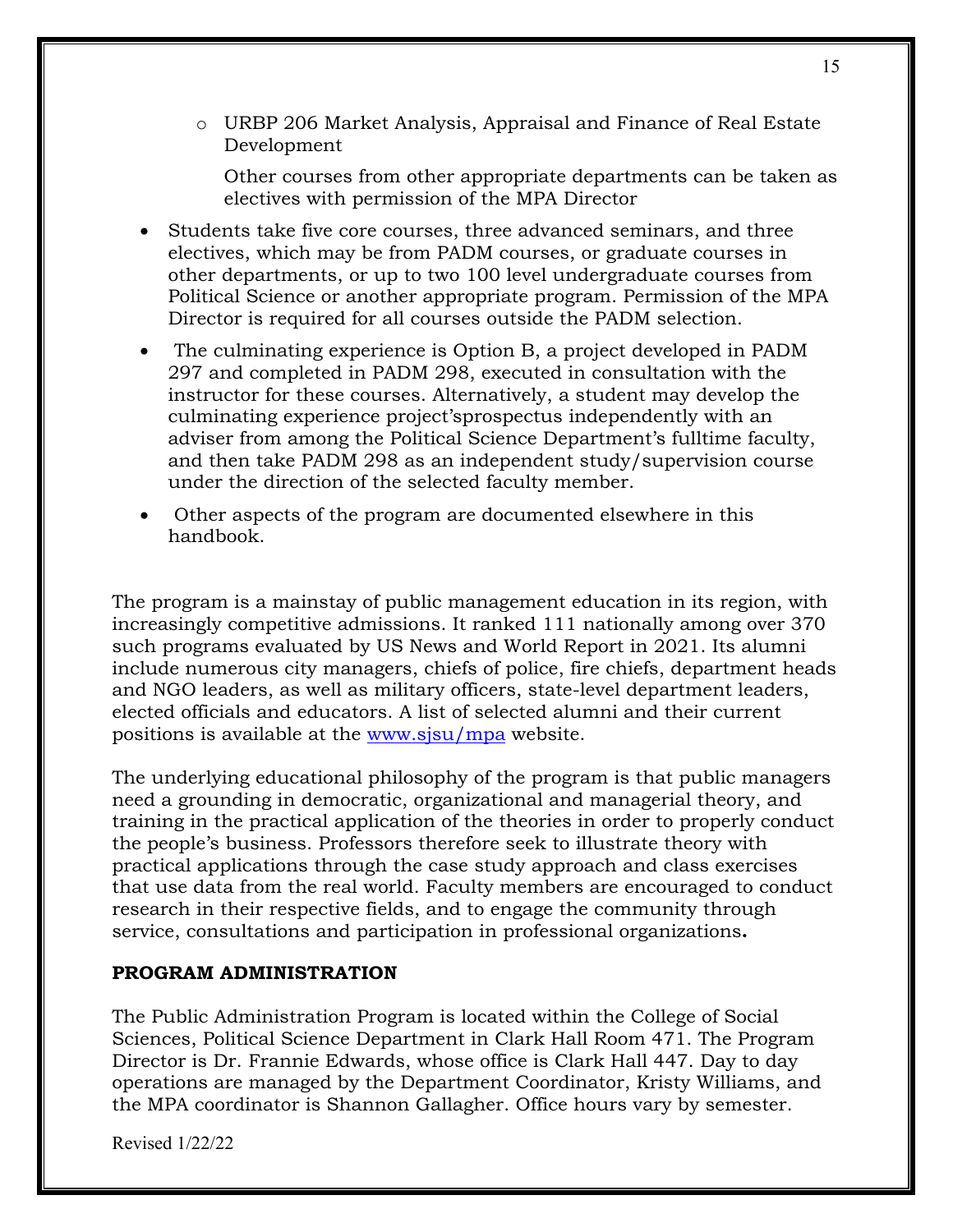Please contact the Political Science Office directly at 408-924-5550 or look on the Political Science Department's website (http://www.sjsu.edu/polisci/) to obtain office hours.

#### **ETHICS AND HONESTY IN THE PROGRAM**

The Public Administration Program at San José State University expects ethical and honest behavior in its students, faculty, and staff. The Program maintains a zero-tolerance policy towards cheating, plagiarism or any other form of academic dishonesty.

"Plagiarism, defined broadly, is the presentation of another's words and/or ideas as one's own without attributing the proper source. It is grounds not only for failure of a given piece of work, which could result in failure for the entire course, it could also result in being reported to the administrative body responsible for student conduct violations and being subject to disciplinary action, which includes expulsion, suspension, and/or probation." (Political Science Department, San Francisco State University, 2016).

The Program regards any form of cheating, including but not limited to plagiarism, as a serious matter of academic dishonesty which threatens the integrity of the assessment process and award of grades and/or the degree, to the detriment of all other students and graduates of SJSU.

Students are expected to cite materials and ideas based upon the work of others, using appropriate citation methods. The appropriate citation strategies will be covered in PADM 210. A tutorial on plagiarism is also available on the Library website - [http://library.sjsu.edu/video/plagiarism-graduate-level.](http://library.sjsu.edu/video/plagiarism-graduate-level) The Program uses APA style for citations. Guides for using APA citations are found at<http://libguides.sjsu.edu/writeandcite>

#### **THE FACULTY**

#### **Frances L. Edwards -** *Program Director*

M.U.P. and Ph.D., New York University; M.A. and B.A., Drew University Phone: (408) 924-5559 / E-mail: [frances.edwards@sjsu.edu](mailto:frances.edwards@sjsu.edu)

Frannie Edwards is a professor in the Political Science Department and the Deputy Director, Allied Telesis National Transportation Security Center, at the Mineta Transportation Institute, an organized research unit of the College of Business. She is an active researcher and writer in the fields of emergency management, transportation security, continuity of operations, cultural diversity and climate change, and a member of the Editorial Boards of four professional journals. She is the co-author or editor of four books, thirteen reports for the Mineta Transportation Institute (available at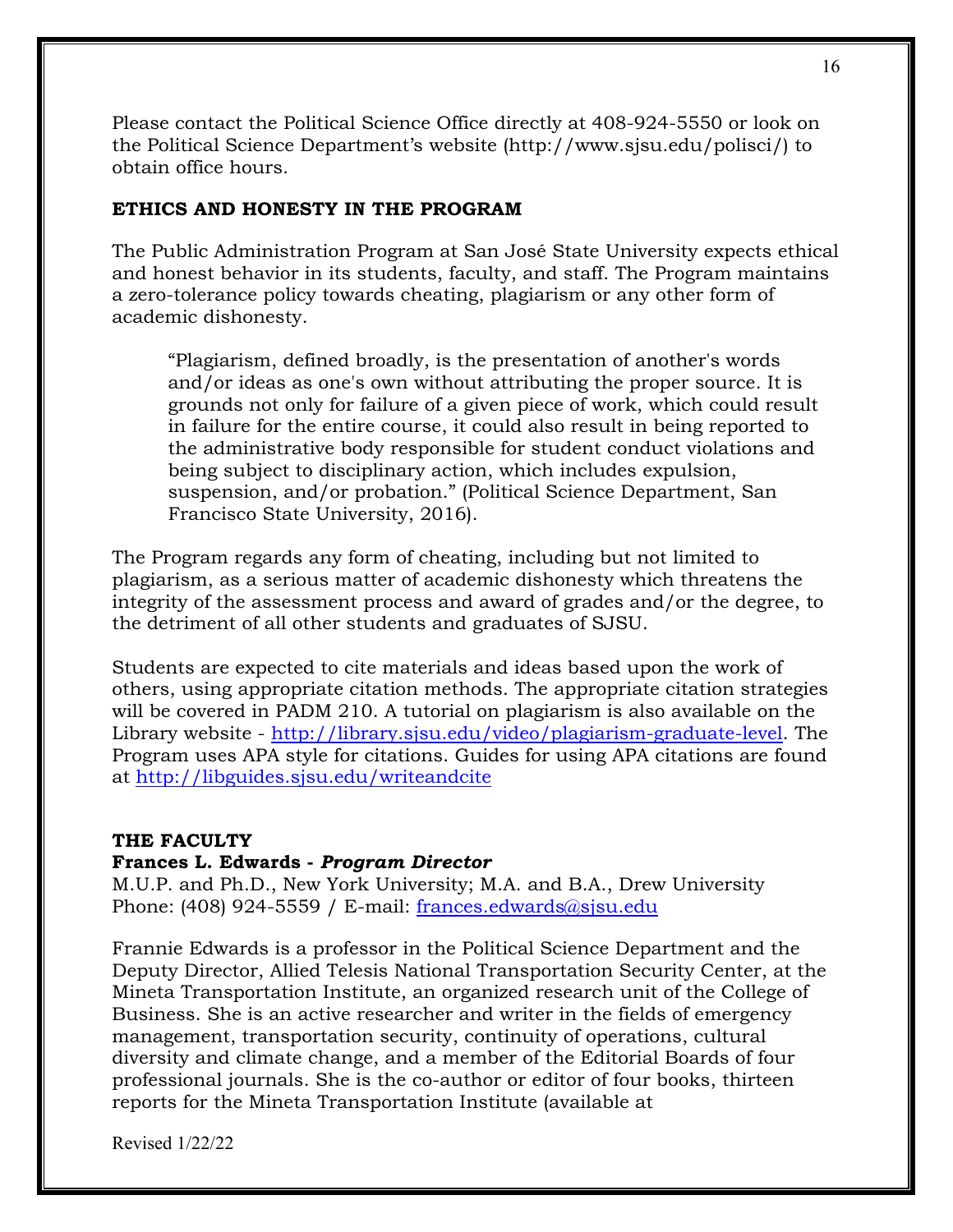<https://transweb.sjsu.edu/> ), has chapters in sixteen books, 35 professional publications, has delivered 45 papers at professional meetings, and given numerous media interviews and talks at community groups. Dr. Edwards has been a researcher or advisor to the Department of Health and Human Services, the Department of Homeland Security, the Transportation Research Board, the National Academy of Sciences, Turkey, Japan, NATO, the European Union, and state and local governmental emergency management and homeland security review groups. She was the governor's appointee to the California Seismic Safety Commission and a member of the California Hospital Building Safety Board. She has been on the Board of Directors of the Orange County Chapter, American Red Cross, the Volunteer Center of Silicon Valley and many other community non-profit groups, and is currently on the Su[ervisory Committee (Board of Oversight) for Premier One Credit Union. Prior to joining the faculty at SJSU Dr. Edwards was the Director of Emergency Preparedness for the City of San José, America's tenth largest city, for fourteen years. In 2016, she was named the winner of the SJSU College of Social Sciences August Warburton Award for Outstanding Scholarship.

#### **James C. Brent**

Ph. D., Ohio St University, Lima Campus Phone: 408-924-5572 / E-mail: [james.brent@sjsu.edu](mailto:james.brent@sjsu.edu)

James Brent teaches in the Public Administration and Political Science programs. His area of interest is Constitutional law and judicial politics. Dr. Brent has a chapter in Vogelsang and Compaine, *The Internet Upheaval* for MIT Press. He has published articles on judicial politics in journals such as American Politics Quarterly, Justice System Journal, American Politics Review, and the Southeastern Political Review. Dr. Brent is active in the American Political Science Association. He has given papers at the Midwest Political Science Association Annual Meeting. He teaches PADM 223 Law and Public Administration in the MPA program. Professor Brent is the Don Edwards Lecture Series Director. This series brings public figures who have shaped Silicon Valley's public history to campus. These lectures are followed by a discussion period when the audience interacts with the speaker, enabling MPA students to ask questions about the ethics and public service values exemplified in the speaker's public service career. Recent speakers have included Judge Vaughn R. Walker whose landmark decision on Gay Marriage was let stand by the Supreme Court; Assembly Speaker Fabian Nunez, who created bi-partisan support for California's innovative environmental legislation; and recently retired Congressman George Miller, whose service to Silicon Valley spans the post-Watergate period to the War on Terror.

#### **Xintong Chen**

Ph.D., North Carolina State University M.S.W., Columbia University in the City of New York Phone: 408-924- E-mail: xintong.chen@sjsu.edu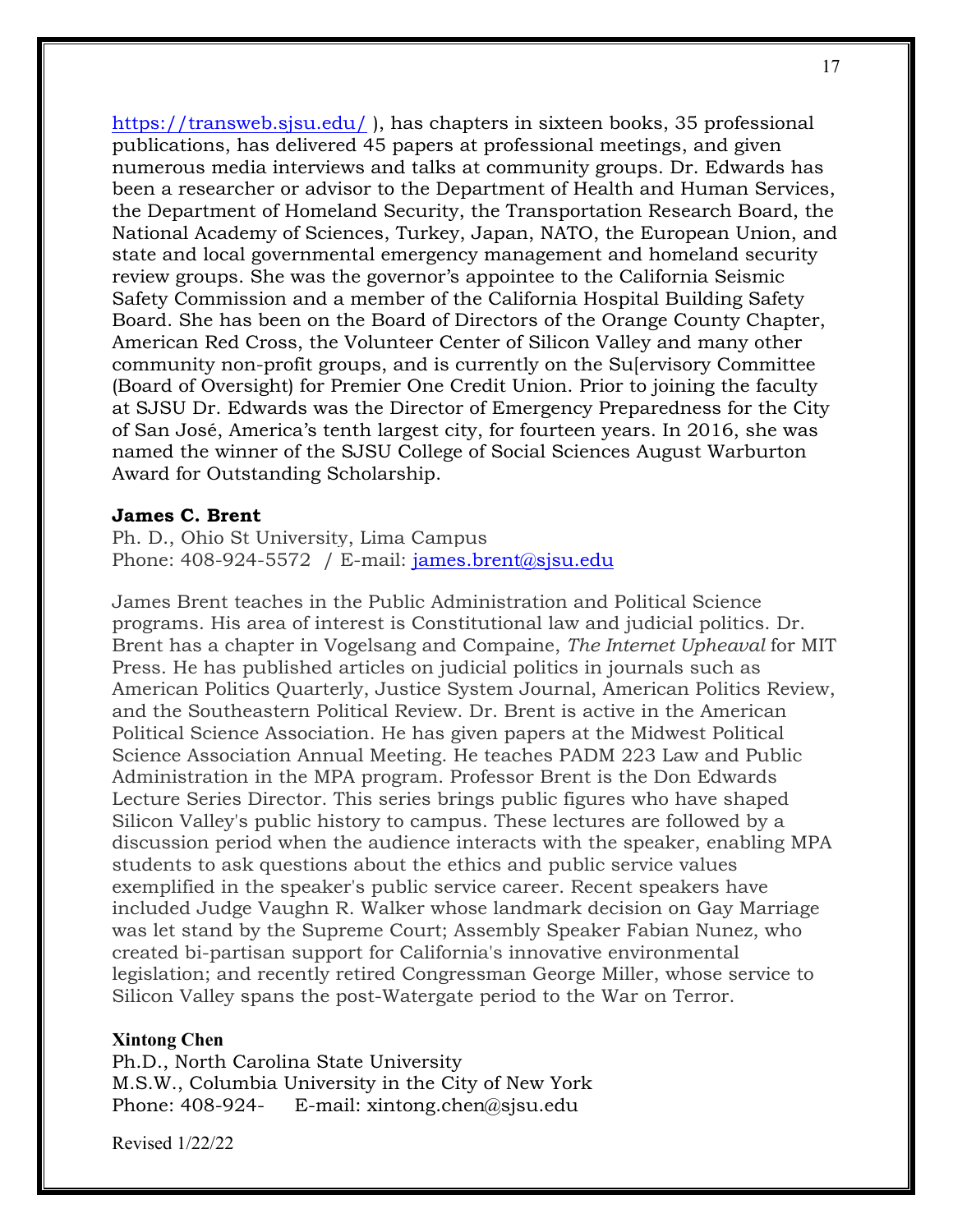Xintong Chen joined the faculty in Fall, 2021. Previously, she was an assistant teaching professor in the School of Public and International Affairs at North Carolina State University. She taught Introduction to Nonprofit for undergraduate students. Her research interests include nonprofit management, disaster response and women's leadership. To be more specific, her research explores how organizations sustain their operations and serve their missions in the face of adverse events and environments. Her research has been published in journals such as *Nonprofit and Voluntary Sector Quarterly (NVSQ)*and *Journal of Public and Nonprofit Affairs (JPNA).* She obtained her Ph.D. in public administration at North Carolina State University in 2020, her master's degree in social work at Columbia University in 2014, and her Bachelor's in public administration from Hebei University of Technology in China in 2012. She will teach PADM 212 Administration Research Methods at the graduate level and POLS 100M (political inquiry) at the undergraduate level.

#### **Mary Currin-Percival**

Ph.D. University of California, Riverside Phone: 408-924-5569 Email: mary.currinpercival@sisu.edu

Mary Currin-Percival earned her PhD in Political Science at the University of California, Riverside in 2006. Her main areas of research are public opinion, political participation, and teaching and learning in political science. She and co-authors Larry Gerston, Terry Christensen, and Garrick Percival are completing the 15th edition of California Politics and Government: A Practical Approach, which will be published in January 2021. Her work has also appeared in journals including Journal of Political Science Education, PS: Political Science and Politics, State and Local Government Review, Journal of Elections, Public Opinion and Parties, International Migration, and Newspaper Research Quarterly. Her teaching interests include research methods, campaigns and elections, the presidency, politics and film, American and California government and politics, and campaign advertising. She also serves as the Director of the Institute for Public Affairs and Civic Engagement (IPACE) and for SJSU Votes! an on-campus voter registration, mobilization, and education initiative https://www.sjsuvotes.org. She also serves as the faculty advisor for Pi Sigma Alpha, Epsilon Iota chapter and as the Political Science Department Internship Coordinator. In her spare time, Professor Currin-Percival loves playing board games with her family, practicing Tae Kwon Do with her son Ethan, cooking, listening to music, cycling, hiking, and traveling.

#### **Leonard Lira**

Ph.D., University of Kansas M.A. and M.P.A., Maxwell School, Syracuse University Phone: (408) 924-5565 / E-mail: [Leonard.Lira@sjsu.edu](mailto:Leonard.Lira@sjsu.edu)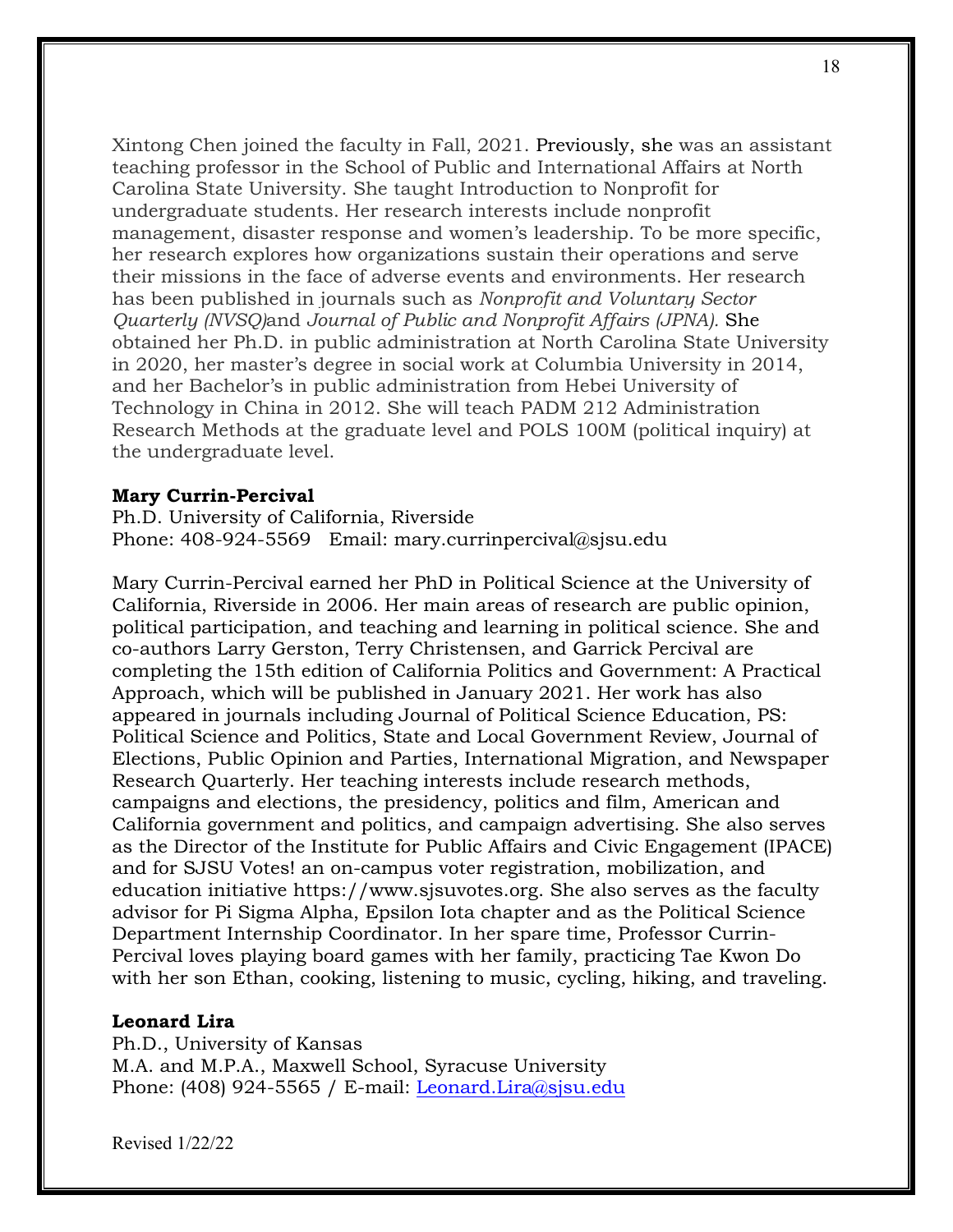Len Lira joined the faculty in 2017. Previously, he was the founding Director of the Center for Teaching and Learning Excellence at the Army University, where he also taught Strategic and Operational Studies, Enterprise Leadership and Public Management for Army U's Army Command and General Staff College and the Army Management Staff College. His additional teaching experiences include teaching American Politics at the United States Military Academy at West Point, New York. He has over 20 years of public service with direct, organizational and enterprise public management and leadership experience. He retired from the Army as a Colonel in 2016. Dr. Lira's scholarly and teaching focus is on Organizational Theory and Public Management, and he is developing a new area of study in veterans' education. His current research effort is on collaboration and its impact on performance. He received a Ph.D. in Public Administration from the University of Kansas in 2016, an M.A. in International Relations, a Masters of Public Administration, and a Certificate of Advanced Study in Conflict Resolution from the Maxwell School of Public Affairs and Administration, Syracuse all in 2003. He received a B.A. from Sam Houston State University in Criminal Justice and Police Administration in 1994. He teaches PADM 214 Public Management, PADM 218 Public Budgeting, and PADM 217 Organizational Theory at the graduate level, and International Relations and American Politics at the undergraduate level.

#### **Raina Marwan**

Ph.D., Auburn University D.B.A Ain Shams University, Cairo, Egypt M.P.A American University in Cairo Phone: (334) 320-8076)/ E-mail: raina.marwan@sjsu.edu

Raina Marwan joined the faculty in the fall of 2021. She is the founder of a nonprofit organization in Cairo, Egypt called Haweyya Foundation, which focuses on educating women in Egypt's rural areas. Her nonprofit is part of her passion for supporting women to become socially independent. Marwan received her Ph.D. in Public Administration from Auburn University (2021). She received her DBA from Ain Shams University, Cairo, Egypt (2017). Dr. Marwan's fields of specialization are public administration and nonprofits. Her dissertation focuses on assessing nonprofit networks serving women in the Middle East and North Africa region in terms of enhancing the capacities of their members.Dr. Marwan's interdisciplinary background that combines Business and Political Science is one of her strongest assets. This guided her research interests to encompass four main areas: civil society, public-private partnerships, government incentives and small and medium enterprises (SMEs). She teaches PADM 220 Nonprofit Management, POLS 15 American Government, and PADM 213 Public Policy Analysis. She has published work in organizational culture, knowledge management, strategic innovation and gender, and leadership styles in international peer reviewed journals.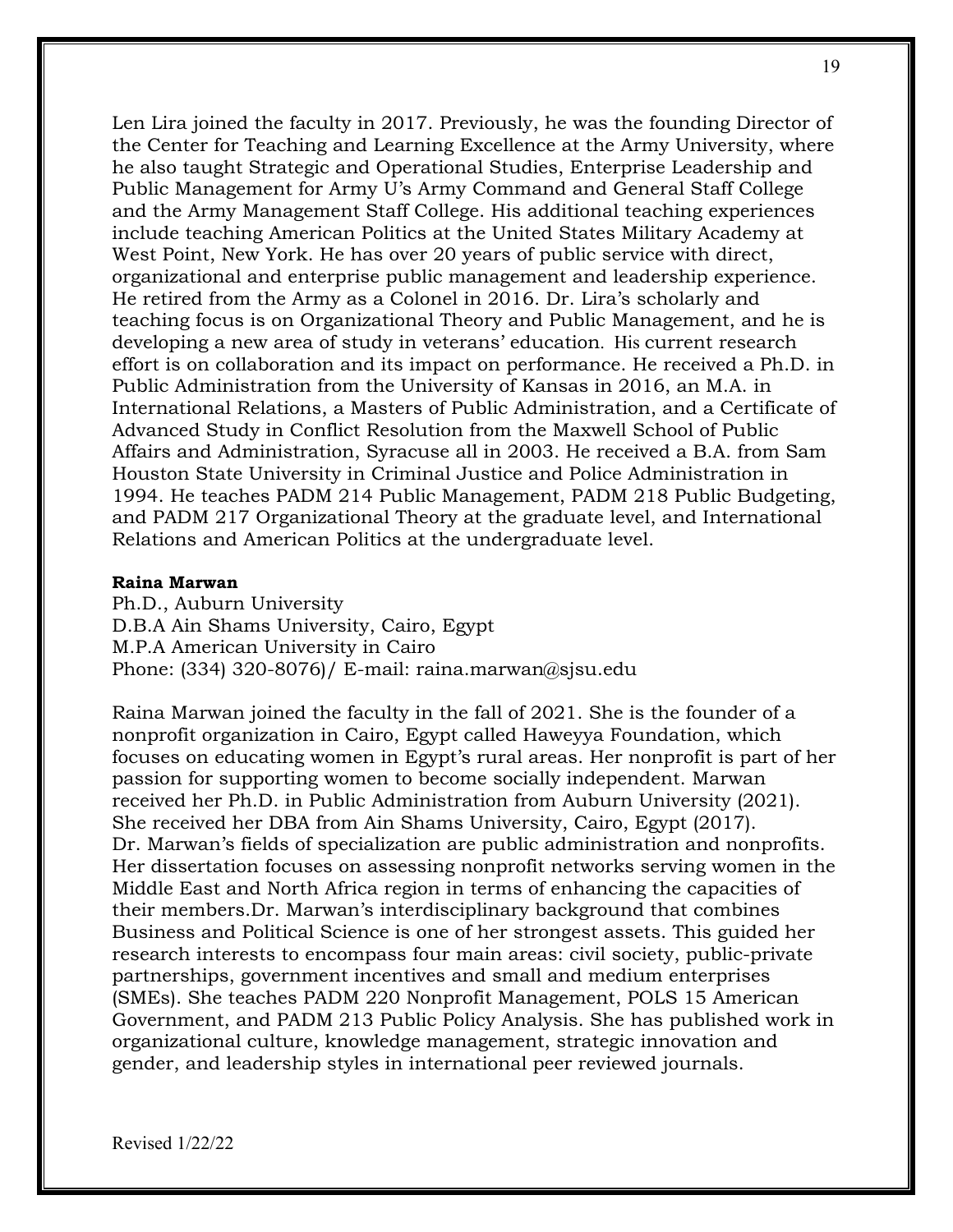#### **UNIVERSITY RESOURCES**

San José State University and the College of Social Sciences have numerous resources available to support student scholarship. These include the following:

- **The Martin Luther King Jr. Library** [\(https://www.sjlibrary.org/](https://www.sjlibrary.org/) ) has traditional and online resources. Classes will be given by the Political Science librarian about using resources such as electronic databases, reference materials in the Library, and the computer and media laboratories within the Library, as well as books and periodicals. In PADM 210 you will be given an orientation to the library and all its online services, as well as inter-library loan systems.
- **The Writing Center** [\(www.sjsu.edu/writingcenter/\)](http://www.sjsu.edu/writingcenter/) offers graduate student-specific mentors and tutors to help you improve your business English writing skills and capabilities. They can also coach on the segments of the final project, such as the literature review. Its many workshops include proofreading, citations, and writing coherent essays. Students challenged by writing should use this service to become proficient, as writing is the primary skill required of all MPA graduates.
- **Accessible Education Center** [\(http://www.sjsu.edu/aec/\)](http://www.sjsu.edu/aec/) offers assistance to any student with a functional or special need. The DRC can assist with special academic accommodations, assistive technologies, and counseling. They also have a Veterans' Services Office. More information on the DRC is on the SJSU website.

#### • **Military and Veterans Student Services**

[\(http://www.sjsu.edu/veterans/\)](http://www.sjsu.edu/veterans/) The Veterans Resource Center (VRC) is designed as a one-stop resource that plays a primary role in serving the university's growing community of veterans and military students. The one-stop VRC is dedicated to assisting eligible student veterans, reservists, National Guard, active duty, and dependents with state/federal education benefits and certification, campus resources, and intentional student programs that aid in the transition from military to education to career.

- **Student Health Center (**<http://www.sjsu.edu/studenthealth/>**)** The Student Health Center provides medical care to students enrolled at SJSU. In addition to treating acute conditions, injuries, and illnesses, the Health Center provides a family planning program and maintains an inhouse licensed pharmacy, a physical therapy department, a federally certified high complexity laboratory, and an x-ray department.
- **Student Counseling Center (**<http://www.sjsu.edu/counseling/>**)** The center offers counseling, life enrichment skills, groups and workshops, anonymous crime reporting, and crisis response. They also have special programs for students concerned about immigration status issues.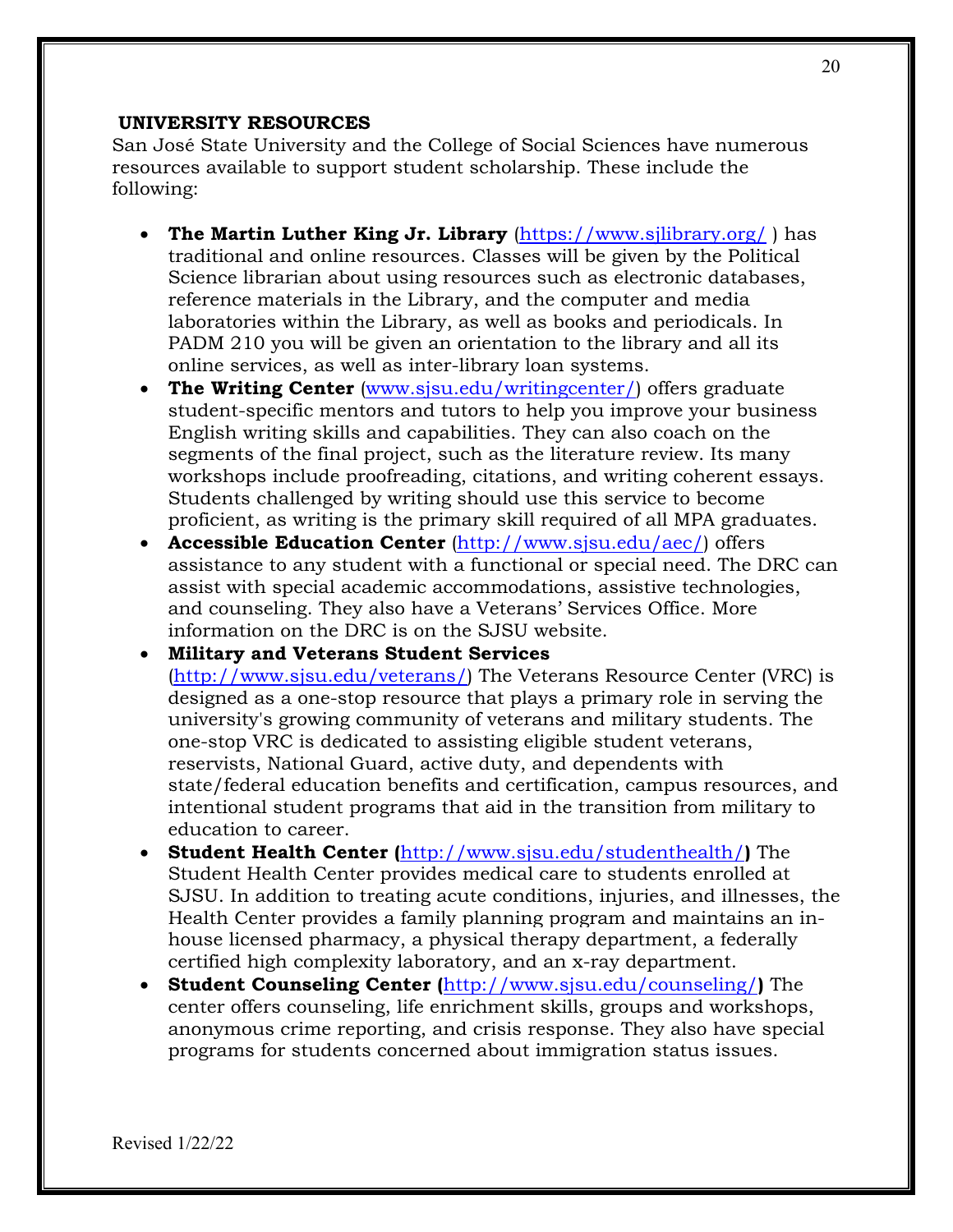Students with other needs not addressed through these resources should contact the Student Services Center at 9th and San Fernando Streets for additional guidance.

#### **JOINING YOUR PROFESSIONAL ASSOCIATIONS**

#### **American Society for Public Administration**

Membership in a professional association is important in the intellectual development of members of any field. The primary professional association in public administration is the American Society for Public Administration (ASPA) [\(https://www.aspanet.org/](https://www.aspanet.org/) ). Discounted rates are available for students—take advantage of it!

Membership in ASPA includes subscriptions to the *Public Administration Review*, the major academic journal in the field, as well as the monthly *PA Times, The Bridge* newsletter and ASPA Smart Briefs daily, in addition to access to ASPA's website that includes a library of webinars. There are annual national conferences, regional conferences, and a San Francisco Bay Area chapter, which offers meetings and the chance to network with other professionals in the field.

#### **International City/County Management Association**

ICMA [\(https://icma.org/](https://icma.org/) ) is the professional and educational organization for city and county executives, administrators, and assistants in cities, towns, counties, and regional entities throughout the world. The San Jose State University chapter is currently provided as a free benefit to all SJSU MPA students. Dr. Len Lira is the ICMA chapter adviser.

Since 1914 ICMA has provided technical and management assistance, training, and information resources to its members and the local government community. The management decisions made by ICMA's nearly 8,000 members affect more than 100 million individuals in thousands of communities, from small towns with populations of a few hundred to metropolitan areas serving several million.

ICMA is an internationally recognized publisher of information resources ranging from textbooks and survey data to topic-specific newsletters, and epublications. ICMA provides technical assistance to local governments in emerging democracies, and assists local governments in the United States through programs such as the Center for Performance Measurement, the Smart Growth Network, and other programs that focus on specific areas of management and administration.

**MMANC** (Municipal Management Assistants of Northern California)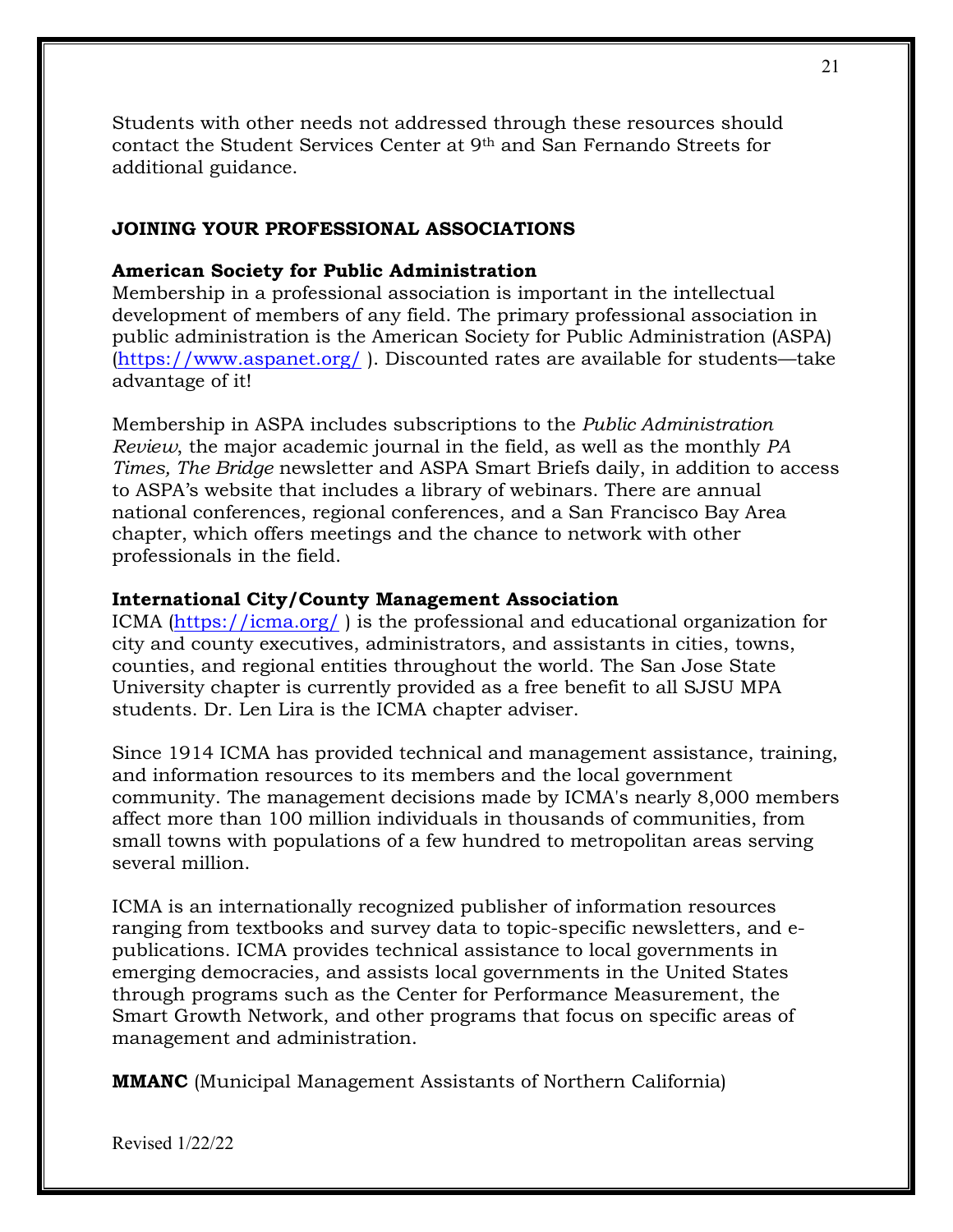MMANC offers opportunities to develop a network with people currently working in public agencies throughout Silicon Valley. Several times each year members of MMANC and SJSU MPA students gather for social networking and mentoring opportunities.

#### **MPA STUDENT ASSOCIATION**

The MPA Student Association (MPASA) is a registered student association of the San José State University community. All currently registered MPA students are members. The MPASA strives to collaborate with faculty to support and advocate for university initiatives that enhance the program for all students, provides social opportunities to develop a network within the program, and ensures that those who graduate from San José State University with a Master's in Public Administration are sought as employees of choice for government and NGOs.

The three goals of the Association are:

- 1. Provide opportunities for students to advocate for the MPA Program;
- 2. Provide educational opportunities that supplement in-class learning;
- 3. Provide mentorship/networking opportunities with faculty, student colleagues, alumni and current practitioners

Events organized by the MPASA are announced on the Association's Facebook page and on LinkedIn. Annual events include New Student Orientation (every Fall, and in Spring if there are admissions), a spring luncheon honoring the year's outstanding scholars, and the Spring Convocation honoring graduating MPA students. For more information, you may contact the MPA Student Association at sisumpa@gmail.com.

New leaders and active members are always needed. Please contact the officers to see how you can become active in arranging events and serving on the Board of Directors. Get connected to the latest news through Facebook and LinkedIn pages.

#### **THE PRESIDENTIAL MANAGEMENT INTERNSHIP PROGRAM**

[\(https://www.pmf.gov/](https://www.pmf.gov/) )

Graduating students are eligible to apply in the academic year that they finish their programs. To be considered one must be recommended by her/his institution. The application window is September 1 to October 15 each year. Interested persons should contact Dr. Edwards to request a letter of recommendation from the SJSU MPA program. The number of persons SJSU may nominate is limited based on program size. Note that applications are accepted only by fax, and early application is essential to ensure that the application gets through in time.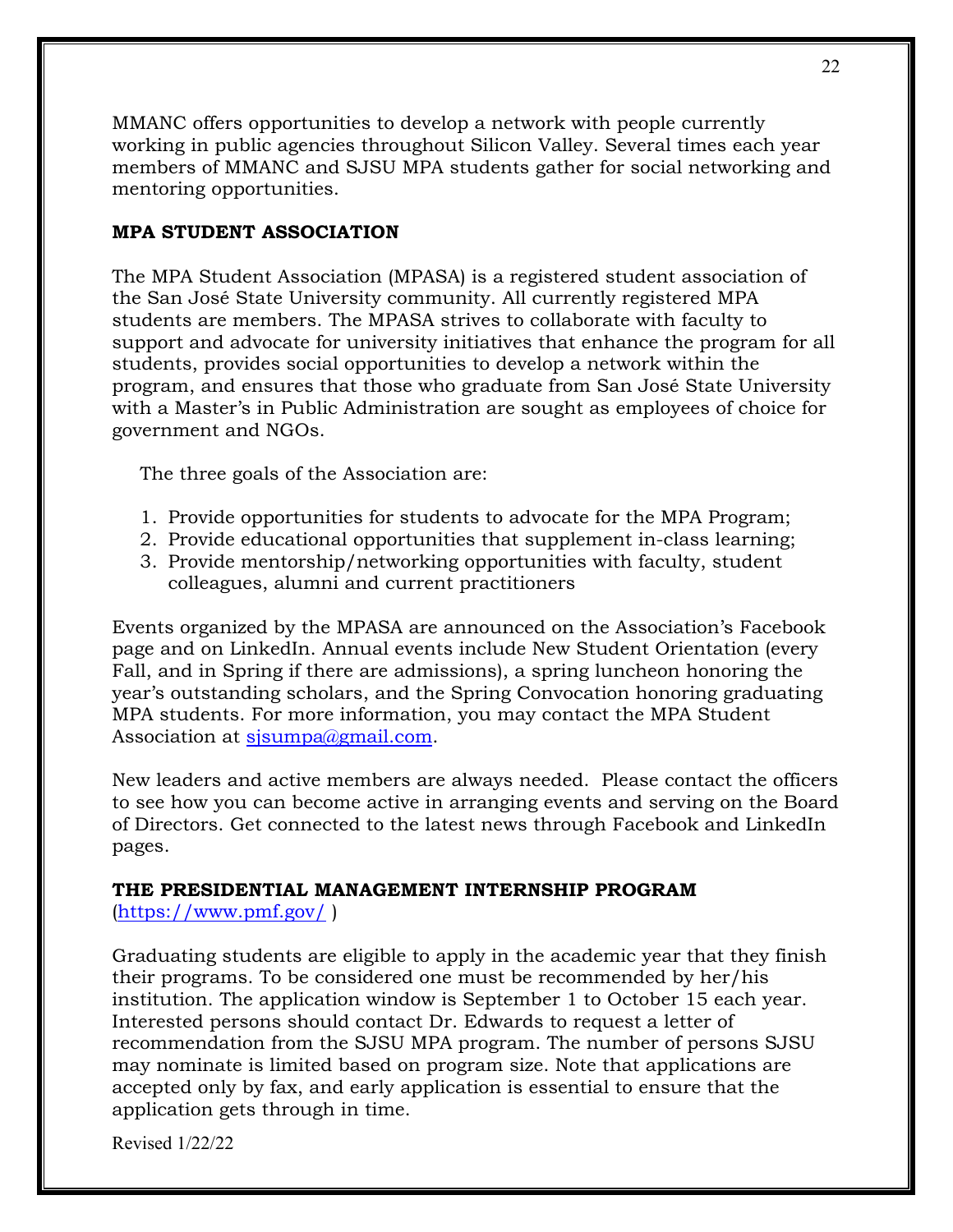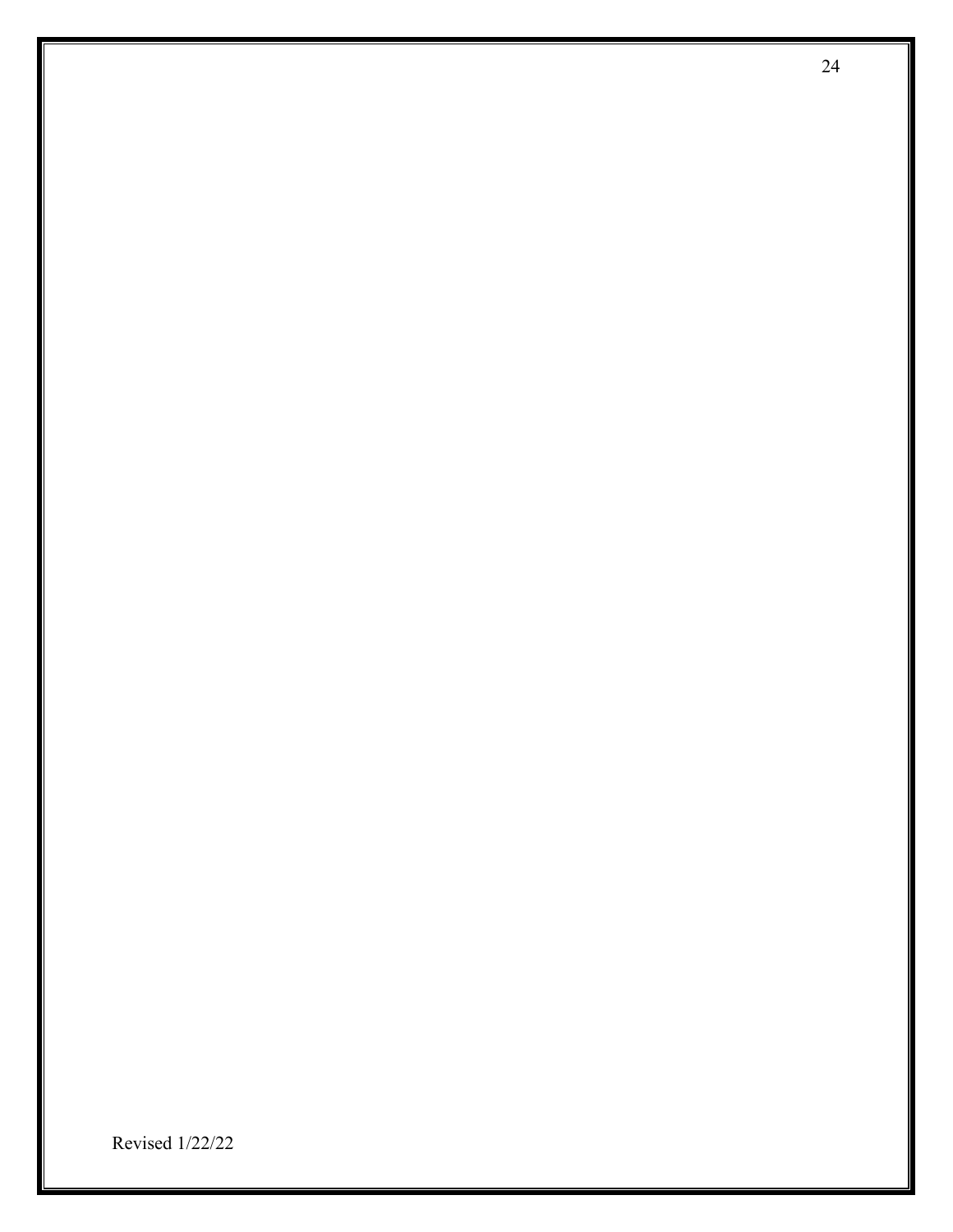#### **BEGINNING CLASSES YOUR FIRST SEMESTER: THE MUNDANE DETAILS**

#### **The Office of Graduate Admissions and Program Evaluations (GAPE)**

#### **(**[http://www.sjsu.edu/gape/\)](http://www.sjsu.edu/gape/)

The Office of Graduate Admissions and Program Evaluations is responsible for all administrative functions related to current graduate students. The office is located in the Student Services Center, on the Ninth Street side of the North Garage. Their number is 408-924-2480.

#### **Obtaining a Student ID Card**

The SJSU student identification card is called the "Tower Card". You are required to use this card as student identification to obtain services at the Library, Event Center, Santa Clara Valley Transit Authority (buses & light rail passes), Health Center, Admissions & Records, Career Planning and Placement, as well as to obtain parking permits and other frequently used student services. Tower cards are available at the Cashier's Office windows 9- 11 located in the Student Services Center (Bottom Floor of the North Garage). Present your driver's license or other photo identification to have your picture taken. A plastic cardholder will be issued to hold your Tower Card.

#### **MySJSU**

MySJSU is an online site that provides students with access to registration, fee payment, and other services. A student can also find his or her priority registration date, review grades for completed courses, pay fees, and other services. It can be accessed at<https://one.sjsu.edu/>. For more information access<http://www.sjsu.edu/it/self-service/one-sjsu.php>

#### **How to Register for Classes**

Information on course registration can be found at MySJSU [\(https://one.sjsu.edu/](https://one.sjsu.edu/) ). Students should check their MySJSU account on the web to determine their priority registration dates and times—use your priority time and date!

MPA students should take the five core courses in any order that their prerequisite status permits. Remember— the completed Candidacy Form is your guide for registration class selection. Before completing three courses and filing the Candidacy Form, you must get the permission of the MPA Director prior to registering for any non-MPA courses to ensure that they are appropriate. Once the Candidacy Form has been filed you will follow it.

#### **SmartPass Clipper Card for VTA**

With the Associated Students SmartPass Clipper card and SJSU Tower Card, students and employees can have unlimited free rides on Santa Clara Valley Transportation Authority (VTA) Local & Rapid buses, Limited routes, and Light Rail lines. To obtain one, visit the AS General Services Center located on the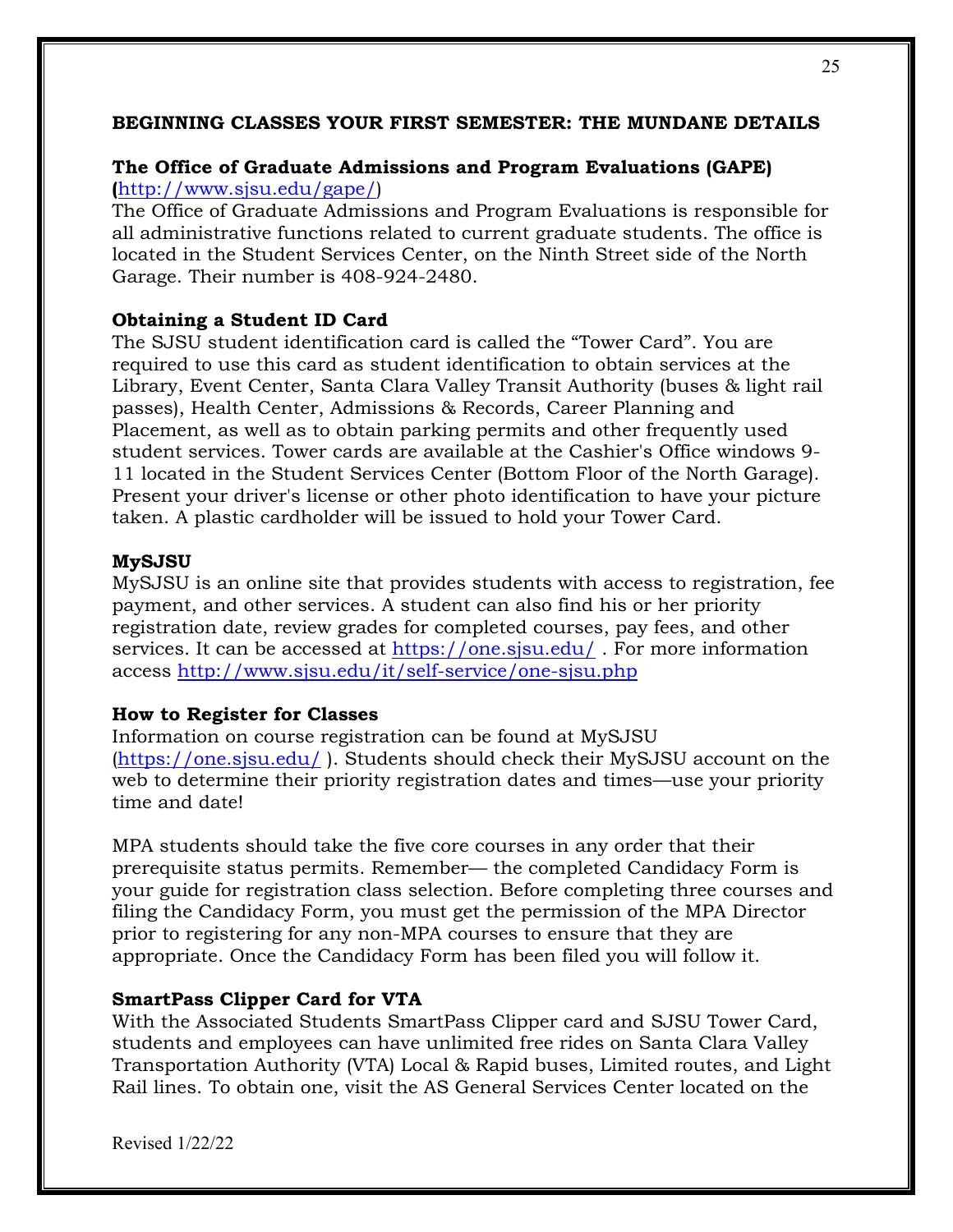main level of the Student Union Building, Room 1800, open 9:00 AM to 4:30 PM.

#### **Student Parking**

Under California state law, parking on a California State University campus is subject to a specific fee. Employees and students may purchase either a semester parking permit or a single day permit to park at SJSU. Visitors may purchase a single day permit. If you have a question about parking, please call Parking Services at (408) 924-6556.

There are three garages on campus for student parking. The [South Garage i](http://www2.sjsu.edu/parking/pages/maps-7th.html)s a five story parking structure located on the corner of S. Seventh and E. San Salvador Streets. The Parking Services Office is located in front of the South Garage on South 7th Street. The [West Garage i](http://www2.sjsu.edu/parking/pages/maps-4th.html)s a five story parking structure located on S. Fourth & E. San Carlos Streets. The [North Garage i](http://www2.sjsu.edu/parking/pages/maps-10th.html)s a six story parking structure located on S. Tenth and E. San Fernando Streets. The Student Service Center is located on the ground floor of the North Garage. **Only the North Garage has an elevator**.

Student "S" semester parking permits should be purchased on-line with a credit card or at the Bursar's Office with cash only. Both the North Garage and South Garage have automated pay stations starting on level 3 and above. The automated pay stations accept coins, \$1, \$5 and \$10 bills and credit cards. The pay stations will provide change for the denominations listed. Single day permits are available in incremental rates of \$1.00 per half-hour and all-day parking for \$8.00. Single day permits must be displayed on the vehicle's dashboard. Single day parking passes are valid only on level 3 and above of the North Garage and the South Garage. Parking in the West Garage requires a semester employee or a student parking permit. Students may obtain a replacement for lost or stolen permits at the Parking Services Office. Stolen permits need to be reported to UPD before they can be replaced. A \$10.00 replacement fee is charged for lost permits. Phone 408-924-6556.

The City of San Jose parking garage at the northeast corner of 4<sup>th</sup> and San Fernando Streets (above the Flames café) offers reduced parking fees for SJSU students. Inquire at the garage office (located in mid-block, after the art gallery) for the latest programs and costs.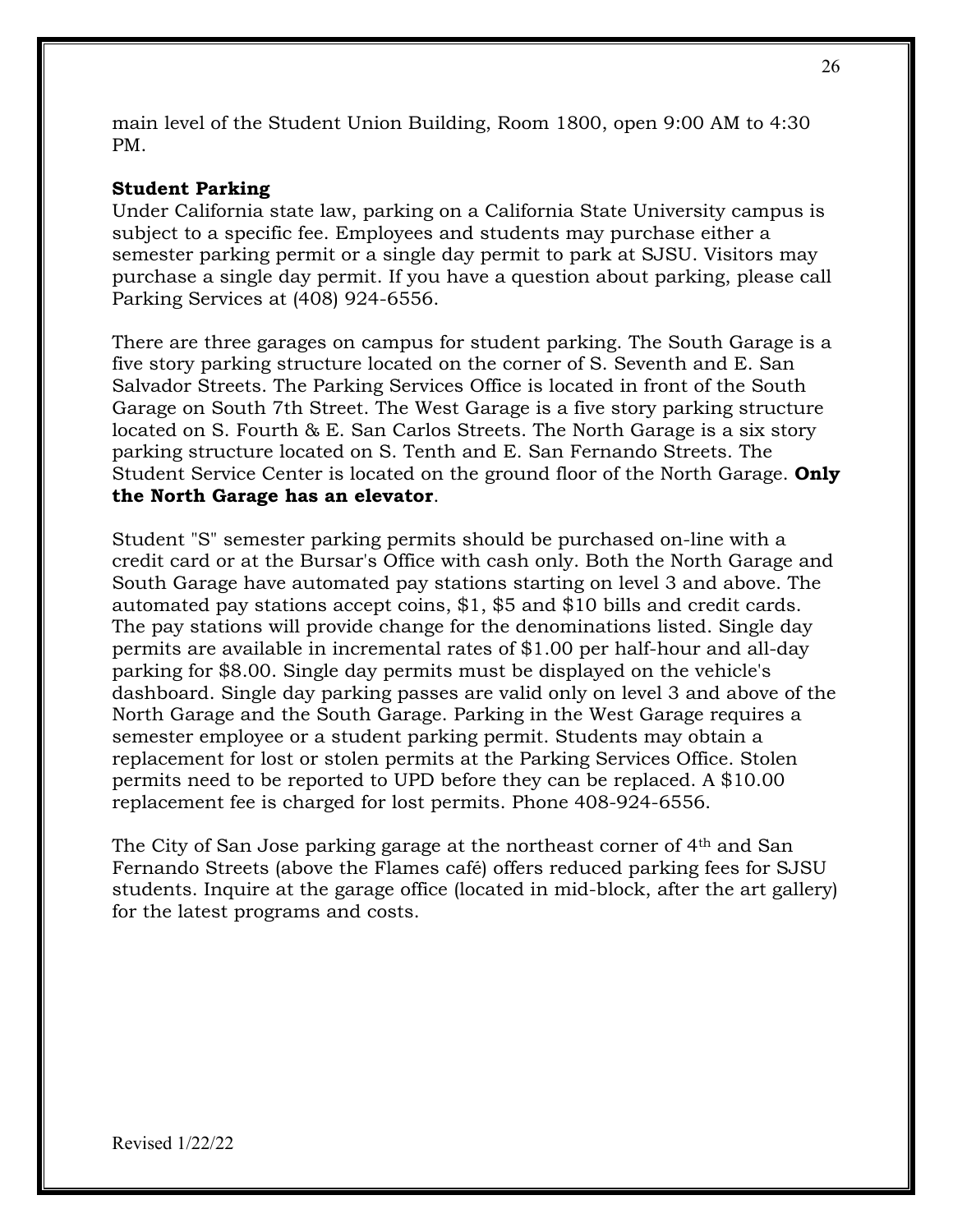#### **FIRST STEPS WHEN BEGINNING THE PROGRAM**

There are several things to do when first starting the Program. They are:

- 1. Attend the New Student Orientation held by the MPA Student Association and receive a suggested course plan for fulltime or part-time attendance.
- 2. The MPA Director is your advisor initially, and in your last semester you select an advisor based on your project focus and the professor's research interests for your PADM 298 project.
- 3. Download the entire SJSU Catalog corresponding to your first year of classes. The section on policies constitutes your "catalog rights" should any aspects change before you graduate. This Catalog will contain the requirements that will follow you throughout your academic career at San José State University. The Catalog is available on line at [http://info.sjsu.edu/home/catalog.html.](http://info.sjsu.edu/home/catalog.html)
- 4. Register for classes after fulfilling University requirements (any required inoculations, forms, and paying fees).
- **5.** Be sure to **fulfill any prerequisites** after admission and **before completing 4 courses** in the MPA program. Undergraduate courses such as statistics, microeconomics, and American government may be taken at any community college, in person or on-line, earning a grade of C or better. To clear your classification as a graduate student you must have the college send **sealed transcripts** demonstrating completion of the required courses **to the MPA Director at the Political Science Department, NOT GAPE!**

#### **First Semester Obligations**

As a newly admitted SJSU graduate student, **please take time to carefully read your admission letter from SJSU, as it contains important information on your admission status, including the prerequisites and internship requirements.**

#### *Official Matriculation*

You will not be considered an officially matriculated graduate student until you register for courses in the first semester of your admission. **SJSU does not defer admission**, so if for any reason you cannot attend your first semester, you will need to re-apply to SJSU at the next application period. Your enrollment in classes is your official notification to SJSU of your intent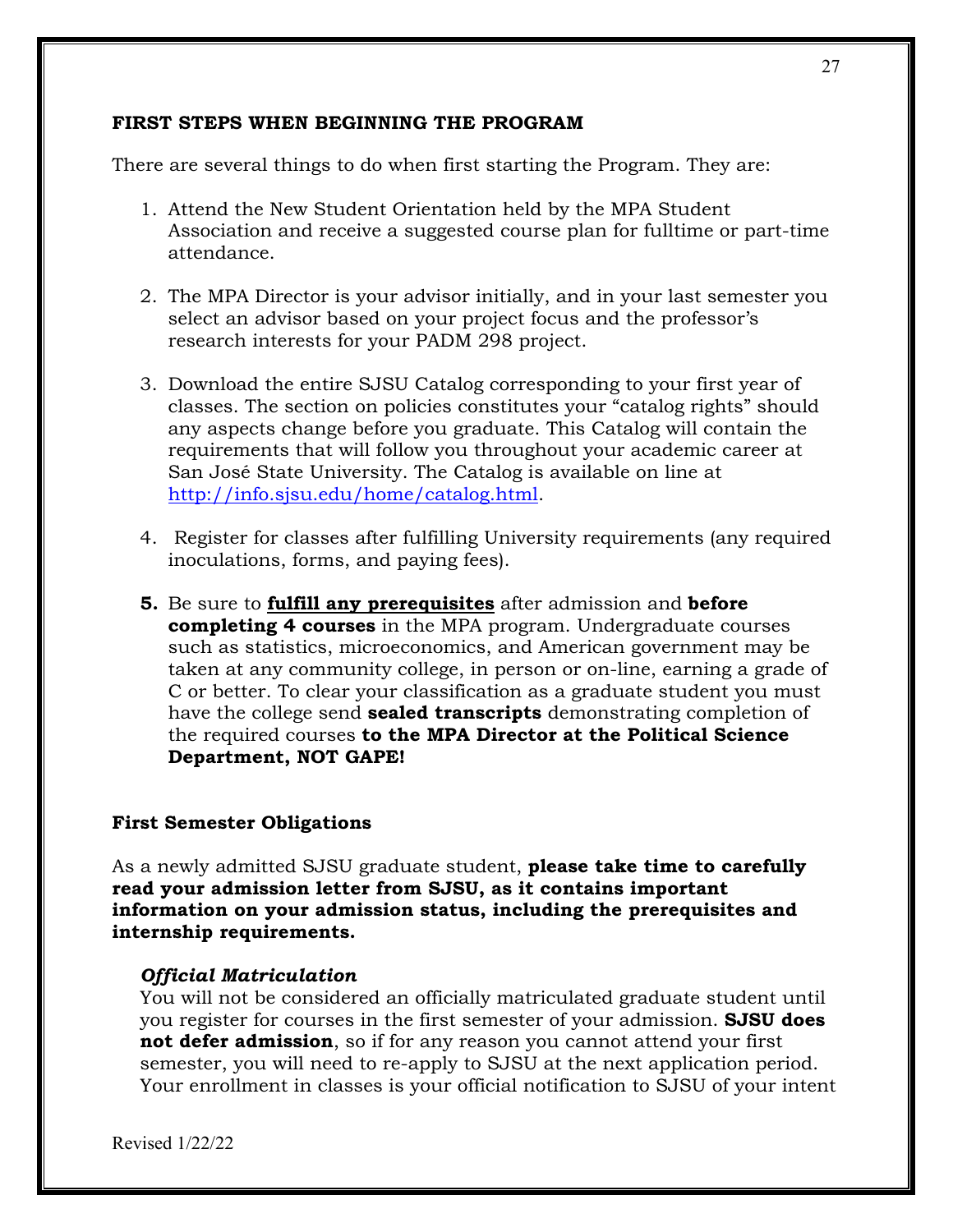to attend. Registration for summer courses does not count as an official matriculation.

#### *Provisional Admission (University)*

Some graduate students may receive a provisional admission. Your admission letter from SJSU as well as your 'To Do' list on MySJSU will state what specific documents or tasks you need to complete in order to have these provisions cleared. If you do not have these provisions cleared by October 15th for Fall Admissions or March 15th for Spring Admissions, a hold will be placed on your record, and you will not be able to register for subsequent semesters. Provisional admission is a status that is placed by Graduation Admissions, so it cannot be removed by your graduate department.

#### *Graduate Classification (Department)*

Your graduate department will also admit you in either conditionally classified or classified standing. If you are admitted "conditionally classified", you will have certain prerequisites that you will need to complete which will be listed in your admission letter from SJSU. **These prerequisites must be met before you can be changed to "classified" standing.** If you have any questions about the prerequisites listed in your admissions letter, please contact the MPA Director.

All graduate students must be in classified standing before they can apply for candidacy. **Students must clear all prerequisites before registering for the fifth course.** A sealed transcript demonstrating completion of the missing courses must be sent **to the MPA Director by the college granting the units** to have the classification changed. Upon satisfying the prerequisite requirements, complete the Change of Classification petition on the GAPE website [http://www.sjsu.edu/gape/forms/,](http://www.sjsu.edu/gape/forms/) sign in the student signature space, and take to Prof. Edwards for review, approval, and submission to GAPE. You will get a copy of the signed form from the department. **KEEP THIS IN A SAFE PLACE UNTIL YOU GRADUTE.** 

**Students should apply for candidacy as soon as all prerequisites have been completed and they have grades in three MPA courses.** Three grades in MPA courses must be listed on the candidacy form. The candidacy form is the contract between the student and SJSU for the program the student will complete to lead to the MPA degree. The student should plan his or her program in consultation with the MPA Director early in the program to ensure that courses offered only once a year, or only in alternate years, are listed on the candidacy form at the appropriate times. Individual courses may be changed after the candidacy form has been filed by submitting a course substitution form – also on the GAPE website - through the MPA Director. This form lists all the courses that you will take by semester for the rest of the MPA program.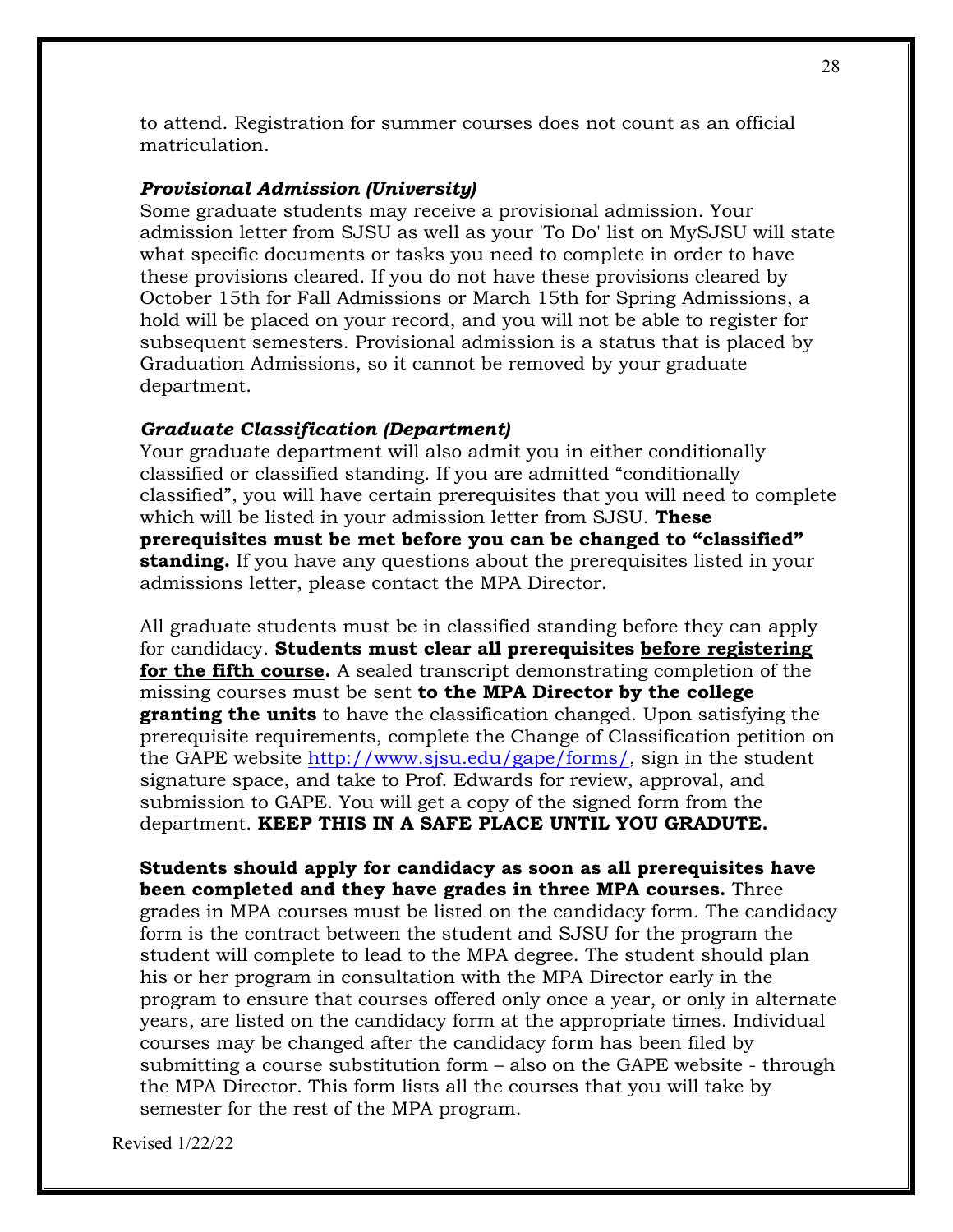#### **NOTE: ALL FORMS MUST BE COMPLETED ON LINE AND PRINTED FOR SIGNATURES**

#### *Department Advising or Orientation*

A New Student Orientation is held each semester in which students are admitted. Students attending will receive information about department requirements and what courses they are expected to enroll in. Students are urged to meet with an adviser each semester until the candidacy form is filed to plan appropriate courses for that semester. **Students may take non-PADM courses only with MPA Director's permission.** 

#### **TRANSFER CREDIT**

**Before applying for Candidacy**, a student may petition for transfer credit for work that was completed earlier. Transfer credit may be obtained for courses taken at another University (in graduate standing only), through Open University at SJSU, or courses that were taken as an undergraduate senior (final semester) but were not applied to the undergraduate degree. Transfer work must be from institutions that were listed on the initial application to SJSU and must be from an accredited institution. Petitions must be signed by your graduate advisor before submitting them to GAPE for approval. A maximum of only 30% of your program can be transfer credit units, so the MPA program accepts only **three transfer courses or a maximum of nine credits. These cannot be core courses.**

Go to<http://www.sjsu.edu/gape/forms> Request for Validation of Transfer Credit for information on supporting documentation required for transfer units.

#### **COMPETENCY IN WRITTEN ENGLISH**

All MPA students must demonstrate competency in written English. This requirement *must* be completed before a student can be admitted to candidacy. This can be accomplished by completion of a [pre-approved SJSU graduate](http://www.sjsu.edu/gradstudies/forms/gwar.pdf)  [course,](http://www.sjsu.edu/gradstudies/forms/gwar.pdf) which has been approved by the Graduate Office, is at least three units, and in which a major report is required that is at least 30% of the course grade. **PADM 210 is the MPA's approved writing course** and a core course that must be taken by all MPA students. Most SJSU graduate students complete the competency requirement in this manner.

#### **INITIAL COURSE SELECTION**

As part of the New Student Orientation each student will receive a guide recommending the order in which to take courses for the most efficient and effective progress through the MPA program (note pages 49 and 51).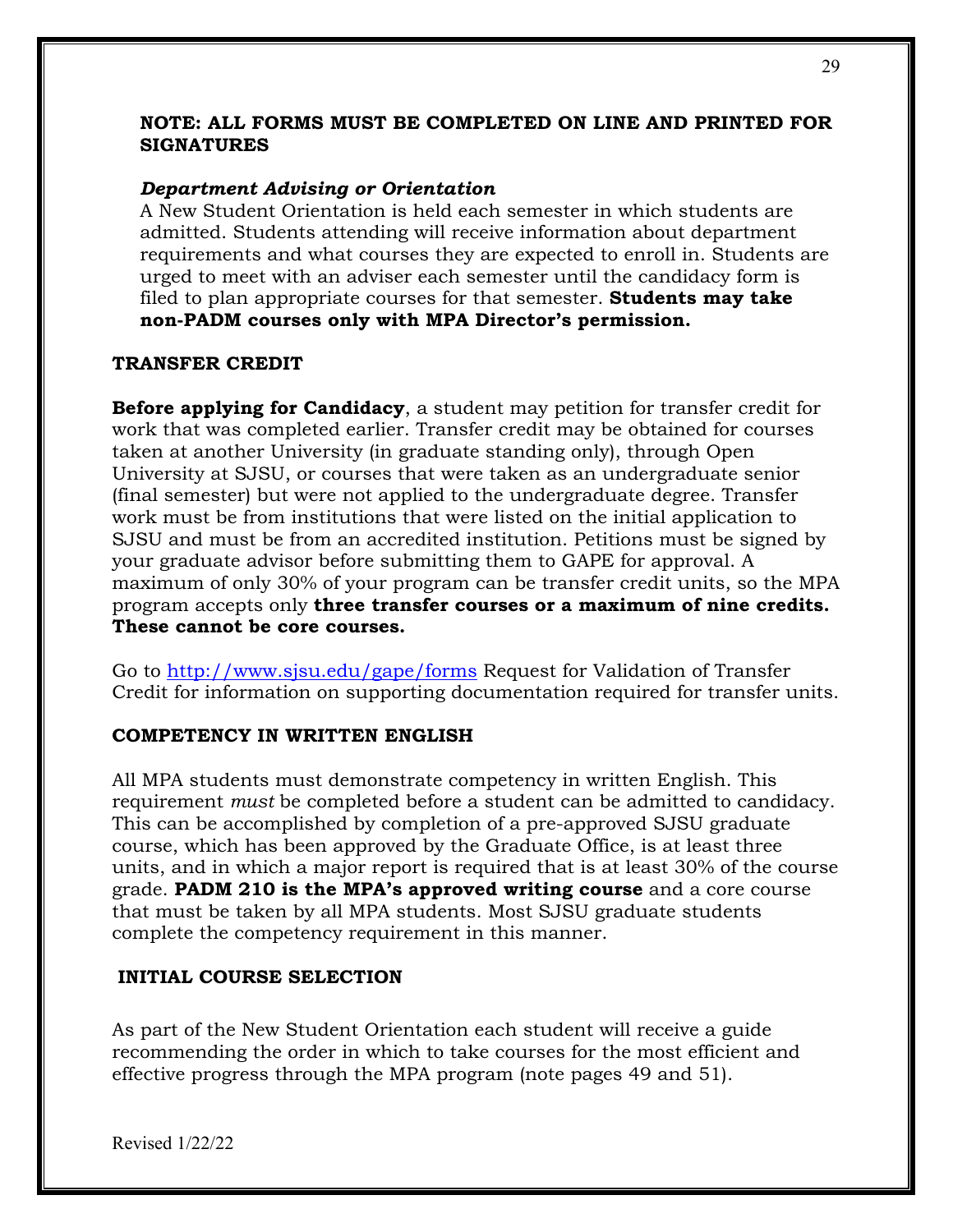**PADM 210 - Introduction to Public Administration** should be taken in a student's first or second semester. This course is the overview of the field, serves as the writing course for the MPA degree, and provides access to important introductory material in its proper sequence —an overview of the basics of American Government and a review of important writing and presentation principles. If PADM 210 is full, **PADM 214 Public Management**  serves as a good gateway course for the first semester. **All students should have completed PADM 210 by the end of the second semester in the program.**

The number of courses a student takes should be dependent upon the number of hours he or she works each week. Typically, MPA students take one to two courses each semester while working full-time. A full-time graduate student for financial aid purposes is considered one who takes 9 units, if at least 6 units are 200 level courses. This is only recommended for those not in fulltime employment.

It is most important to the faculty that students have a good experience in the program, particularly during the first semester. Therefore, students are cautioned against taking too many units, because graduate school requires significant amounts of independent and assigned reading, research and writing. All classes involve professional writing, oral presentations, use of computer applications and teamwork.

The expectation is that students will spend from 1 to 4 hours outside of the classroom for every hour within the classroom. A typical first semester schedule would include PADM 210: Introduction to Public Administration and one other core course.

The New Student Orientation offers an overview of the program, its requirements and faculty expectations. Notices listing the time, day and site of the orientation are sent out to the e-mail addresses of all new students. **All new students are responsible for the information imparted at the New Student Orientation.** For those who miss the New Student Orientation, handbooks are available from the MPA Program Director during her Office Hours.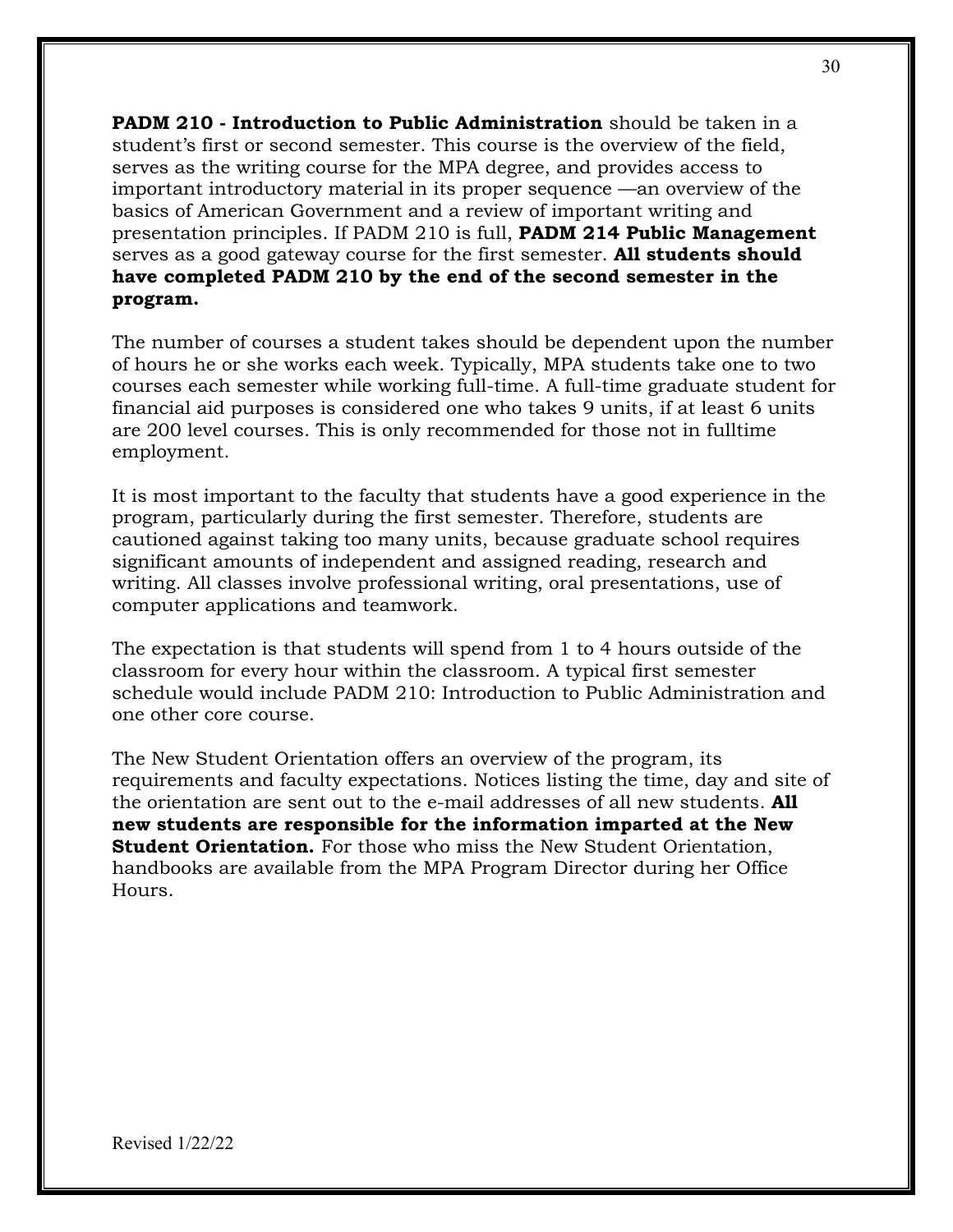#### **CANDIDACY REQUIREMENTS**

#### **Pre-Candidacy Requirements**

Most graduate students apply for candidacy after their first year in the program. Before a student can apply for candidacy, the following requirements must already be met. Please be sure that you have met the following prerequisites or your candidacy application will be denied.

- **Be in graduate classified standing**. Students who are still in conditionally classified standing must submit a change of classification form that is signed by the MPA Director. This form can be submitted at the same time as the candidacy petition.
- Had any planned transfer units already approved (See [Transfer Credit\)](http://www.sjsu.edu/gradstudies/Current/Completing_Masters.html#transfer#transfer).
- Completed a minimum of three courses/9 graded units (100 or 200 level courses).
- Have completed the Competency in Written English through PADM 210.
- Have a minimum cumulative grade point average of a 3.0 in all courses taken as a graduate student. Lower division prerequisite courses are not included in this calculation.

Related Form available at<http://www.sjsu.edu/gape/forms/>

• [Change of Classification \(](http://www.sjsu.edu/gradstudies/forms/class.pdf)From Conditional to Classified Standing)

#### **Advancement To Candidacy Petition**

Once you have met your pre-candidacy requirements, you should meet with your advisor to start the advancement to candidacy process. Your advancement to candidacy serves as a contract between GAPE, your graduate department, and you that by successfully completing the courses listed on the candidacy petition you will receive a master's degree from SJSU. Students may either complete the candidacy form for themselves and then meet with the Director, or complete the form during a meeting with the Director. This will also be when you state whether you plan on completing a [Thesis \(Plan A\) or Project](http://www.sjsu.edu/gradstudies/Current/Completing_Masters.html#thesis#thesis) (Plan B). The MPA program does not support the thesis option (Plan A). When filling out the candidacy form the following requirements must be met:

- All but 6 units listed for your graduate program must be from 200 level courses and no more than two (PADM 281 and PADM 298) may be CR/NC classes. All others must be letter graded courses.
- Only three (3) of the courses listed may be from transfer credit work (Note: courses from other departments at SJSU taken as a graduate student are *not* considered transfer work. They are accounted for in the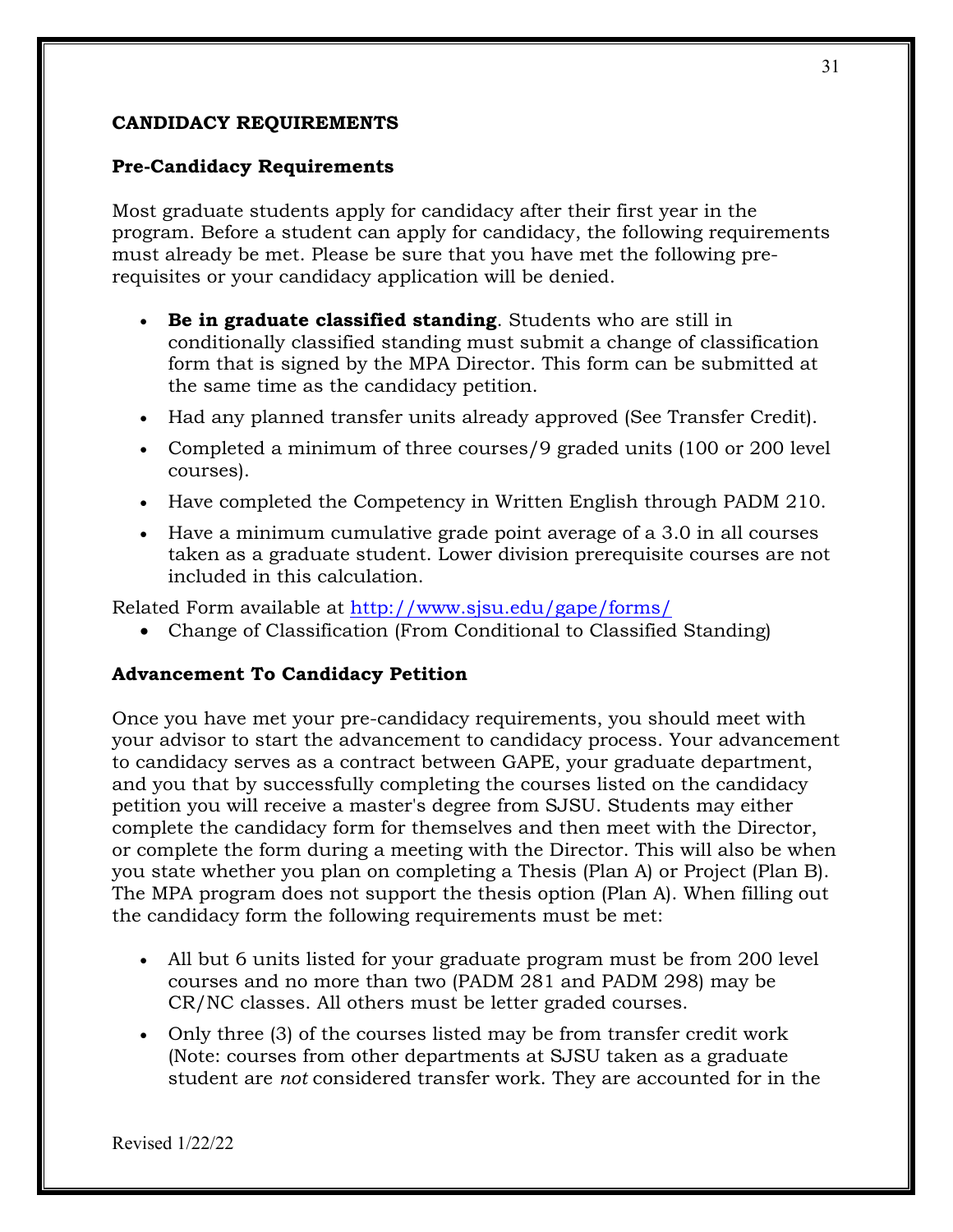Other Departments section of the form.). Transfer credit work listed must be already approved. See [Transfer Credit](http://www.sjsu.edu/gradstudies/Current/Completing_Masters.html#transfer#transfer) above for more information.

- Courses which may not be used on the candidacy petition are basic skills courses (below 100 level), student teaching, 300 level residence and 400 level extended studies courses taken at SJSU.
- *All courses listed must be less than seven years old at the time of graduation.*

#### **Deadlines & Notification**

The deadline to submit your candidacy will depend on when you plan on graduating. GAPE needs many months to properly evaluate your candidacy petition and notify you. Please see the current SJSU [candidacy deadlines](http://www.sjsu.edu/gradstudies/Current/Grad_File_Dates.html) at [http://www.sjsu.edu/gape/current\\_students/deadlines/](http://www.sjsu.edu/gape/current_students/deadlines/) to determine the date to submit the candidacy form, based on the graduation date goal. You will be notified if your candidacy petition has been approved or denied through the mail, e-mail, and under 'Other Indicators' on MySJSU. Once you have been approved for candidacy, you will need to submit a graduation application when you are ready to receive your degree. Please read **[Applying for Graduation](http://www.sjsu.edu/gradstudies/Current/Completing_Masters.html#graduation#graduation)** for further details. If your candidacy is denied, you will receive a letter in the mail detailing the exact steps you need to take to clear any deficiencies.

#### **Course Substitutions to Candidacy**

After receiving your candidacy approval, any future course changes from the original candidacy program *must* be approved by the MPA Director and GAPE. You will need to complete a Course Substitution form, have the MPA Director sign it, and submit it to GAPE prior to your expected date of graduation. Please note that completed/graded courses cannot be removed from an approved candidacy petition.

Related Forms available at the website at<http://www.sjsu.edu/gape/forms/>

- [Departmental Request for Candidacy](http://www.sjsu.edu/gradstudies/forms/candidacy.pdf) (Advancement to Candidacy Petition)
- [Request for Course Substitution in Master's Degree Program](http://www.sjsu.edu/gradstudies/forms/coursesubs.pdf)

#### **ACADEMIC STANDING**

After being admitted to candidacy, students must maintain certain academic requirements to remain in good standing. These include:

• Completing all courses in your candidacy program with grades of A+, A, A-, B+, B, B-, C+, C, or CR. Unsatisfactory grades of C-, D+, D, D-, and F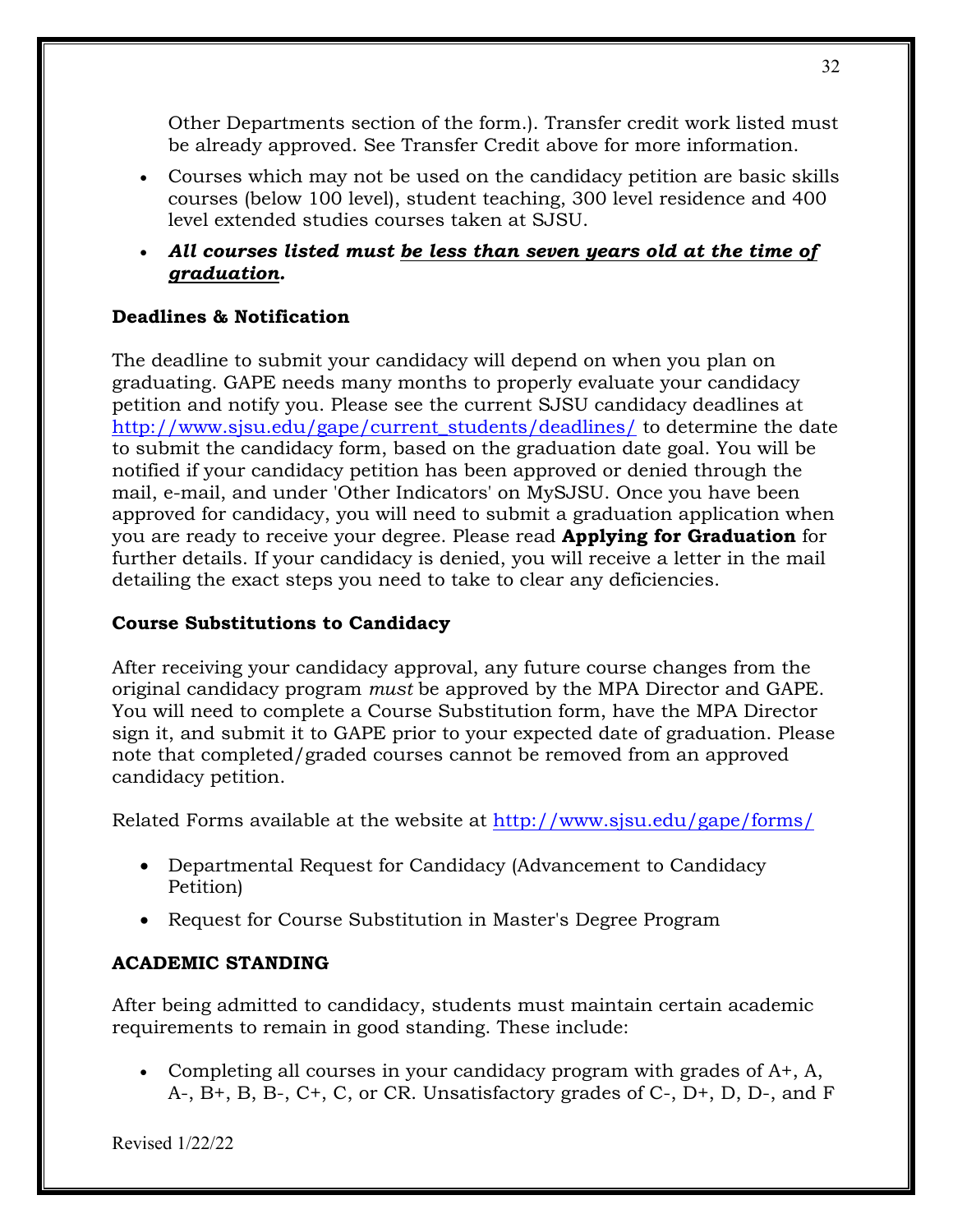remain on the program and will continue to be computed in your grade point average, but the credits are not counted toward graduation. You must petition through the MPA Director to add another course to your program with a unit value equivalent to that course in which you received the unsatisfactory grade.

• Maintain a minimum cumulative grade point average of a 3.0 ("B") in completing the requirements for the master's degree listed in the candidacy form. If you fail to maintain this GPA, you may be put on academic probation by SJSU. Failure to raise your GPA to a 3.0 or above after being placed on academic probation for one semester may then result in being academically disqualified from SJSU. If you are disqualified from SJSU, please contact the MPA Director as there will be several procedures you need to complete, including taking undergraduate courses for no credit, if you plan on applying for Reinstatement.

#### **ACCESSIBILITY ACCOMMODATIONS**

The Accessible Education Center (AEC) is a comprehensive center providing accommodations and services to enable equal access to all facilities and activities at SJSU for all students and employees, in the classroom and throughout the campus. Students needing academic accommodations must register with the AEC, which will then provide letters for the student's instructors listing the required accommodations. Students with undiagnosed access and functional needs may be tested through the center. A comprehensive list of services is available at [http://www.sjsu.edu/aec/.](http://www.sjsu.edu/aec/) AEC staff can be reached at 408-924-6000, or 408-924-5990 TTY Monday thru Friday. AEC is located in Room 110 of the Administration Building.

#### **SCHOLARSHIPS AND FINANCIAL ASSISTANCE**

Each year the Political Science Department awards several scholarships to those who will be studying full-time (9 or more units) the following year. MPA students are eligible to apply for the Brazil scholarships All MPA students who are planning on a career in city management are also eligible to apply for the Horace E. Knapp, Jr. Memorial Scholarship. Other Financial Aid may be obtained through the Financial Aid office.

#### **The Burton R. Brazil Scholarship (\$1,500)**

*The Burton R. Brazil Scholarship* is funded by an endowment created by the family, friends and colleagues of Burt Brazil, a respected professor of political science who specialized in political theory and public administration and who served as Executive Vice President for SJSU. Applicants must be full-time students, either graduate or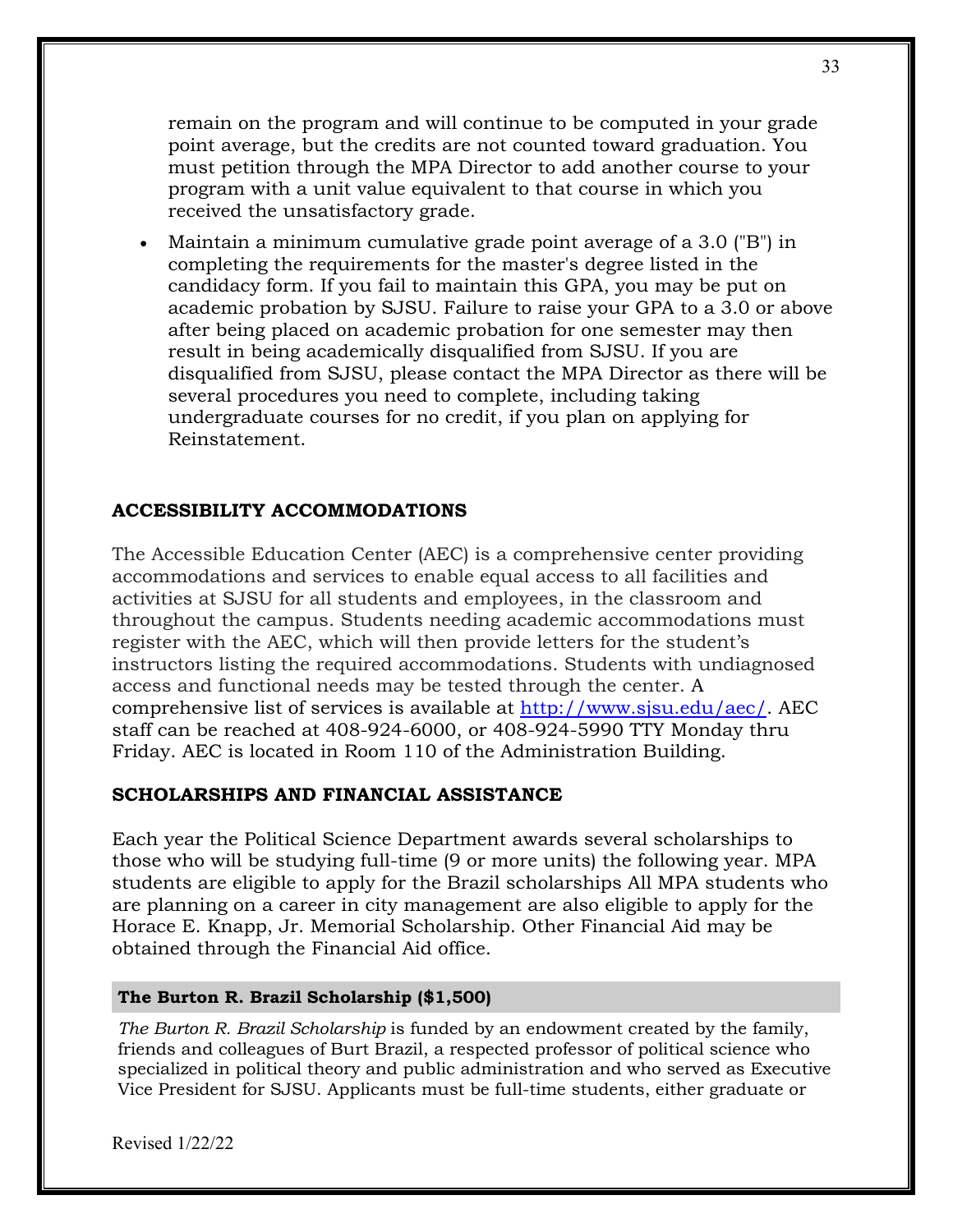undergraduate, majoring in political science or public administration, with a strong academic record and a commitment to a career in public service or teaching. Applicants must submit a short statement on their career goals and how the scholarship will assist them in their studies. Awarded annually.

#### **Horace E. Knapp, Jr. Memorial Scholarship (\$1,500)**

*The Horace K. Knapp, Jr. memorial Scholarship* honors the late Colonel Horace E. Knapp, Jr. USMC (Ret.), and commemorates his advocacy of professionalism in local government management, and his mentoring of aspiring local government leaders. Following a distinguished career in the USMC he was a city manager in New Jersey. Applicants must be MPA students with a commitment to service in city government, and must submit a resume and a 500-word essay on their career aspirations and city government service. A minimum 3.0 GPA is required.

#### **Financial Aid**

Further information about scholarships and other financial assistance may be found at SJSU's Office of Financial Aid at <http://www.sjsu.edu/faso/> , or visit a financial aid counselor at the Student Service Building during their office hours.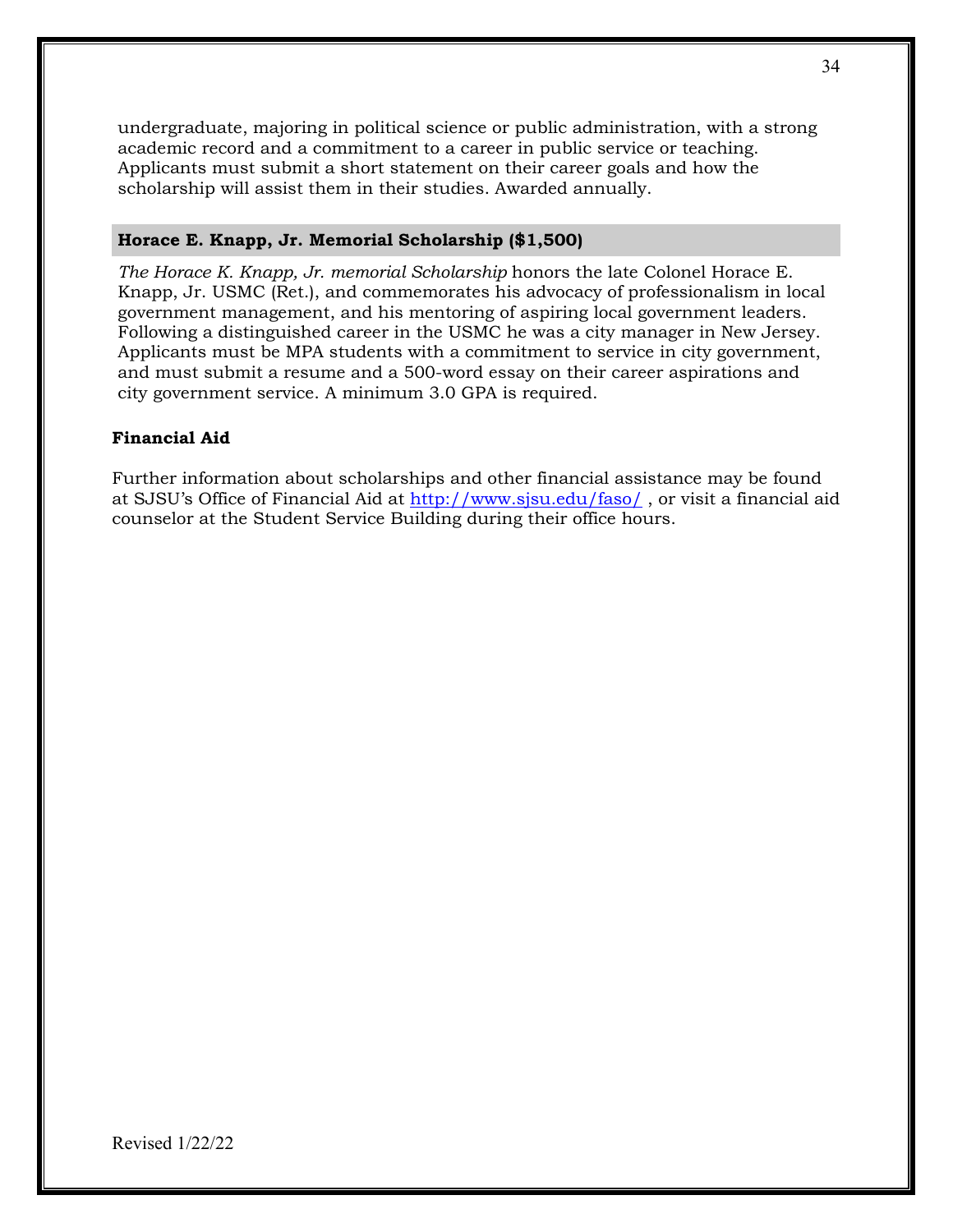# **FULFILLING PROGRAM REQUIREMENTS**

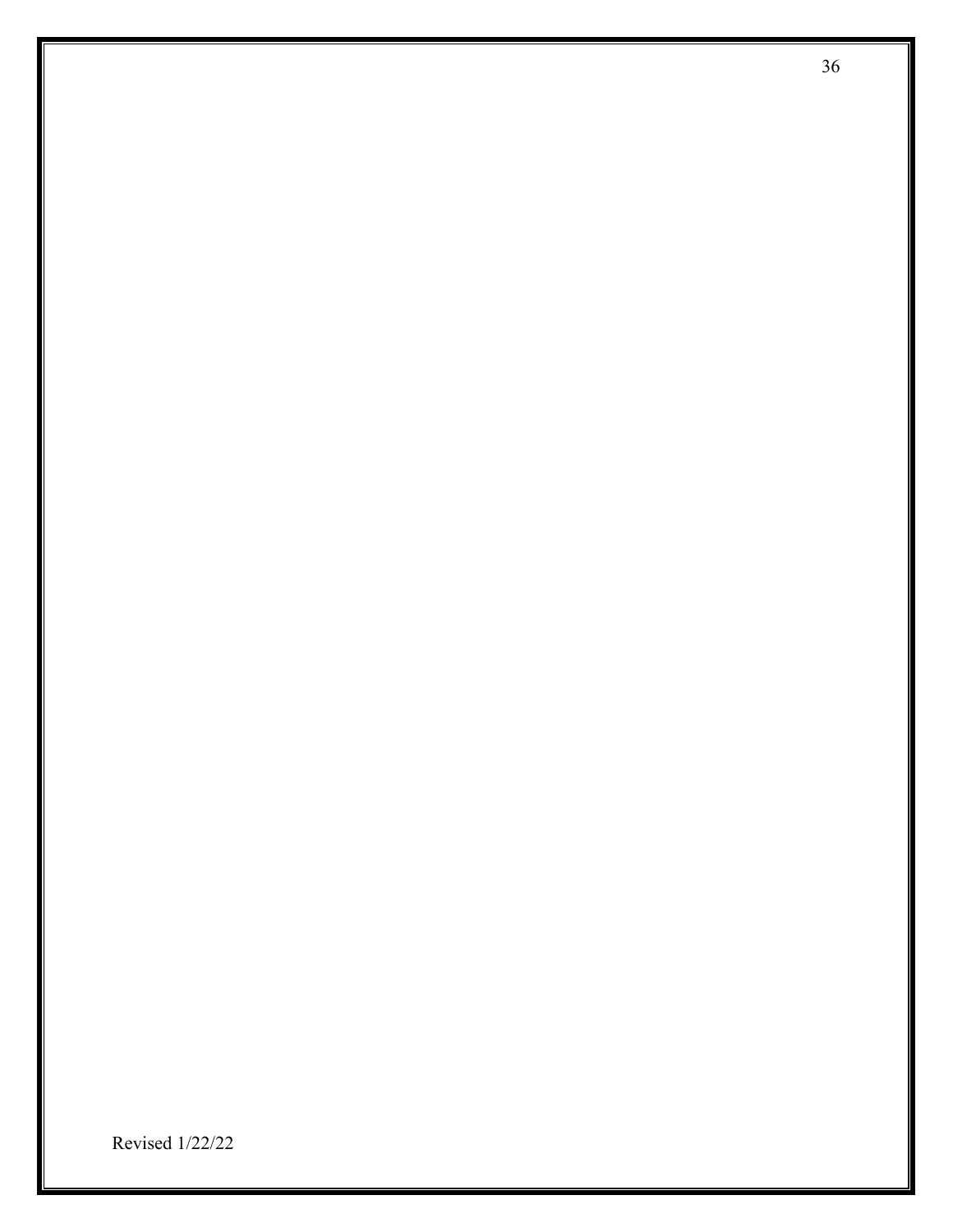#### **THE CURRICULUM AND DEGREE REQUIREMENTS**

#### **Prerequisite Courses for Classified Standing**

To attain Classified standing in the MPA Program students need to document successful completion of three undergraduate courses:

- American Government (POLS 001 or equivalent)
- Microeconomics
- Statistics (any semester-long statistics course)

Students must also provide evidence of basic EXCEL competence by taking SJSU LinkedIn Learning "Master Microsoft Excel."

#### *Prerequisite credit will not be given for high school Advanced Placement courses or CLEP Tests.*

**Students must finish the prerequisites before completing FOUR MPA courses.** They must complete statistics before taking PADM 212 and complete microeconomics as well as demonstrate EXCEL competence before taking PADM 218.

#### **36 Required Units (12 Courses)**

The 36 units required for graduation include 15 units of core courses, 9 units of advanced seminars, 9 units of electives, and 3 units of PADM 298 to reach the total 36 units. Students who have not had substantial administrative work experience are required to take PADM 281 Internship as one of the 3 electives. Students may take PADM 297 as an elective to prepare for the final project.

#### **Five Required Core Courses:**

- PADM 210 Introduction to Public Administration
- PADM 212 Administrative Research Methods
- PADM 213 Public Policy Analysis and Evaluation
- PADM 214 Introduction to Public Management
- PADM 218 Public Budgeting

#### *Students are advised to complete these five core courses as soon as*

*possible.* Students must complete core courses before enrolling in PADM 297 and PADM 298 (Plan B), or beginning a thesis (Plan A).

#### **Three Advanced Seminars From Among The Following:**

- PADM 202 Regional Government
- PADM 215 Public Personnel Administration
- PADM 217 Organization Theory
- PADM 219 Advanced Financial Administration
- PADM 220 Non-Profit Management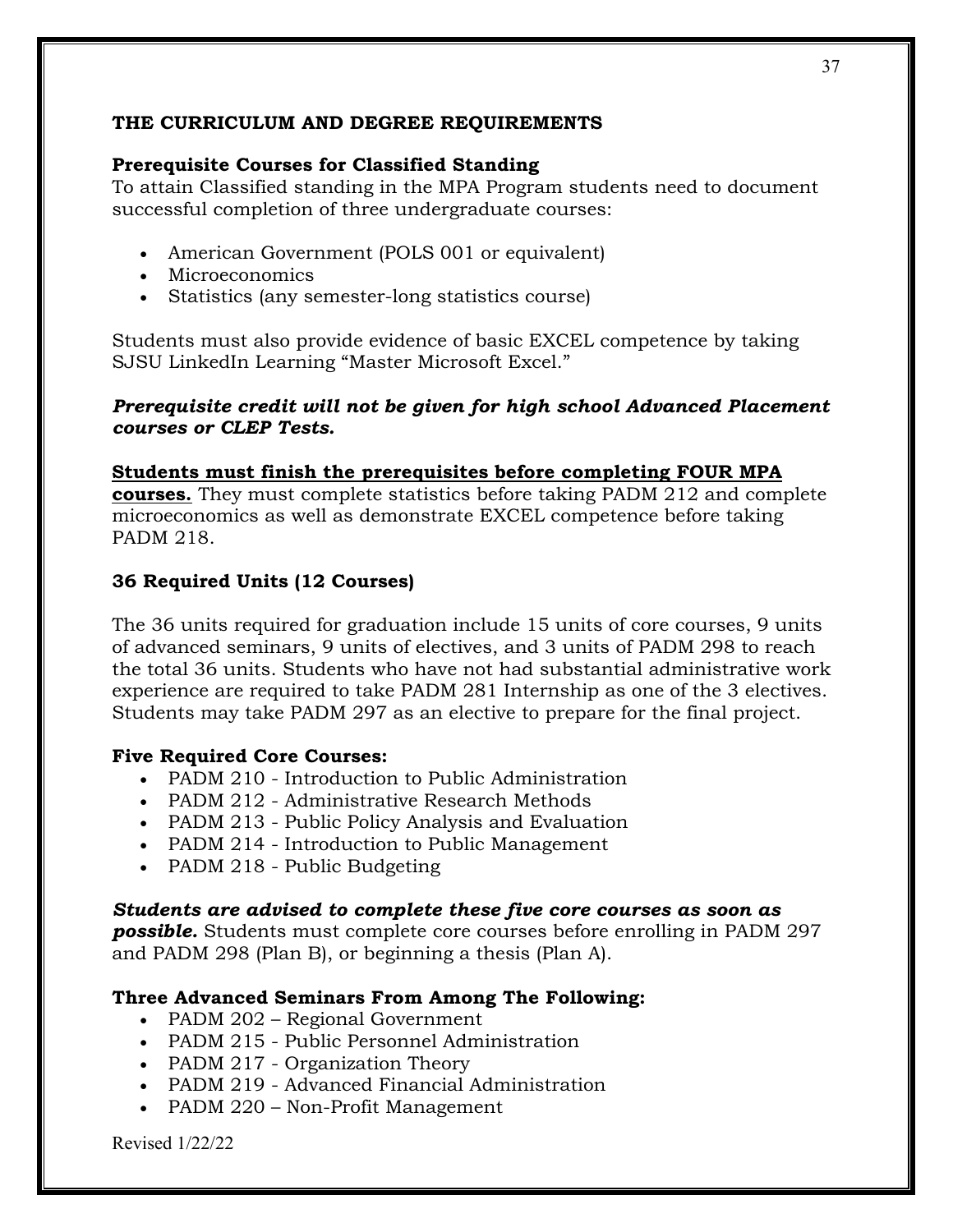- PADM 223 Law and Public Administration
- PADM 295 Topics in Public Administration- may be taken more than once for credit provided the topic is different each time.

#### **Electives**

Three Electives are required. MPA electives include

- PADM 281 Public Administration Internship
- PADM 297 Advanced Seminar in Public Administration (optional capstone preparation)

Electives may also include any non-core MPA courses not included in the count for the 3 Advanced Seminars, and approved 100- to 200-level courses in Political Science or other departments. Pre-approved non-PADM courses include

- COMM 144 Organizational Communication (4 units)
- COMM 265 Crisis Communications (offered in alternate years)
- POLS 102- State Government and Politics (4 units)
- POLS 103 Local Government and Politics (4 units)
- URBP 205 Private Development and Urban Planning
- URBP 206 Market Analysis, Appraisal and Finance of Real Estate Development

•

Other courses outside of the department may be approved by the MPA Director, based on a student's current employment, research interests, and career aspirations. *Note that students taking up to 6 credits pay parttime tuition, and students taking 7 or more credits pay fulltime tuition*. **Approval of all electives takes place when the Candidacy Form is filed** after a student has received four grades and changed to classified standing.

#### **THE INTERNSHIP REQUIREMENT: PADM 281 Public Administration Internship**

An internship is required of anyone who does not already possess significant fulltime managerial or administrative work experience before beginning the program. Once admitted to the program the student must accumulate at least three years of progressively responsible experience to waive the internship. To waive the internship, students must write a memo to Dr. Mary Currin-Percival, Internship Director, outlining the work experiences, with an up-to-date resume. The Internship Director will review the resume and the student will be informed in writing of whether the internship is waived.

Students who have work experience often seek an internship because they want to change careers or to find work in the nonprofit or public sectors. A student who wishes to take an internship for these reasons, or because he or she does not have work experience, should take PADM 281.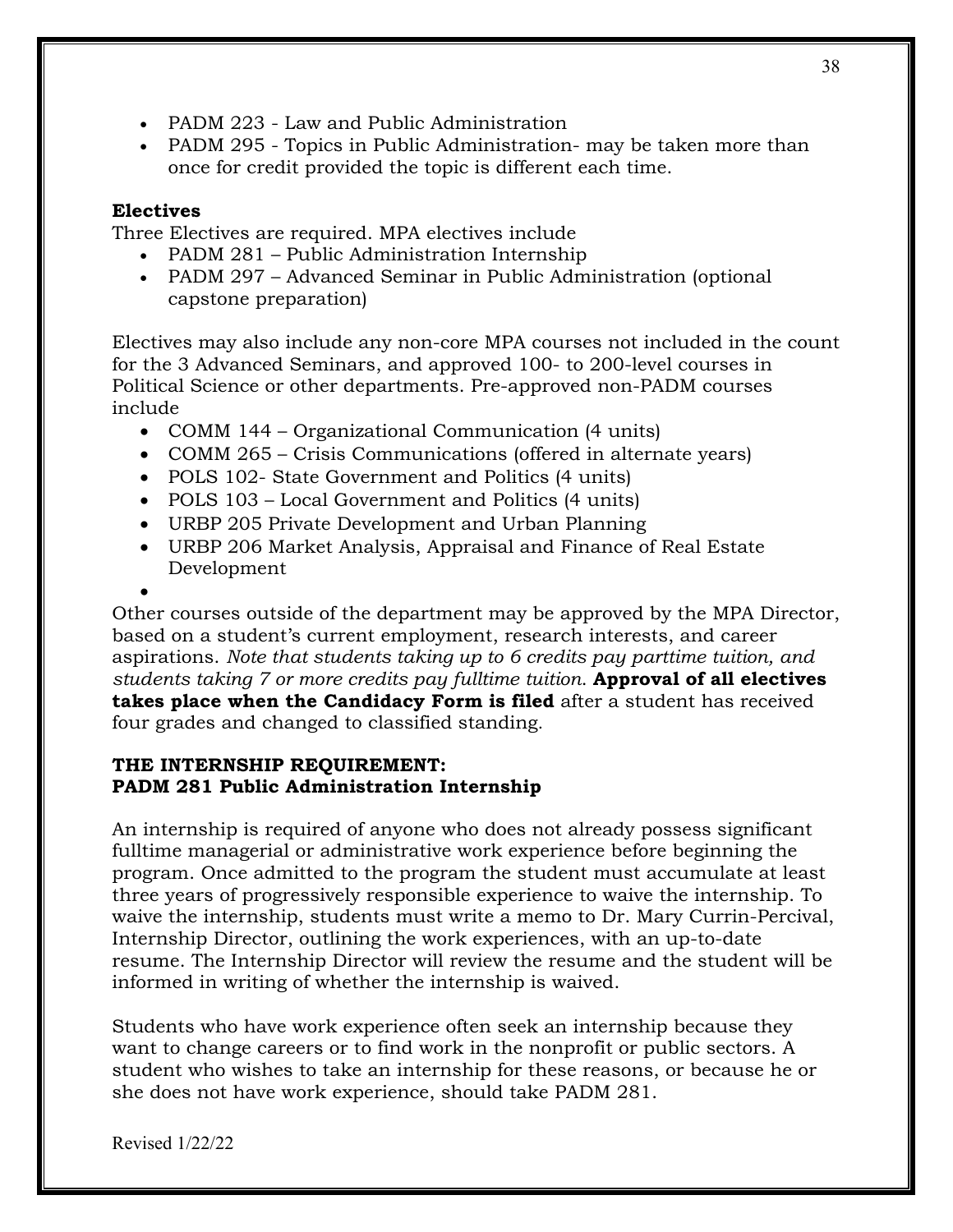The Internship Coordinator keeps files of possible internship openings. Students may discuss possible internship opportunities with her. When new internship opportunities are received they are posted on the MPASA's Facebook site. In addition, a student may have a preference for an internship site, and may work with the Internship Director to develop the internship opportunity there.

#### **CULMINATING EXPERIENCE: Plans A and B**

• **Plan A: Thesis, (3 – 6 units), PADM 299**

A thesis demonstrating competence in original research and acceptable to the Department must be submitted to the Department eight weeks before the date on which the degree is to be awarded. The thesis must conform to University standards, including approval by the Associate Dean of Graduate Studies, and then by the Graduate Studies Committee. These approvals generally take at least one semester after the paper is completed. **The MPA program does not support this option.**

• **Plan B: Thesis Quality Applied Research Paper (3 Units), PADM 298** In lieu of a thesis (Plan A), a student may complete a thesis quality research project (PlanB). Because this is a practical project, most students will derive more benefit and gain more knowledge and experience applicable to a public administration career from this option.

A student must develop an original research question that lends itself to a project that fully demonstrates the breadth of his or her knowledge and skills, and for which reliable and timely data can be acquired or developed. Students who are working are encouraged to explore opportunities to complete projects of direct benefit to their employers, for example, an outcome analysis of an existing program. Students in internships are similarly encouraged to seek out a topic of use to the employing agency. In each case, the student's connection to the agency will make access to data easier.

Independent research topics may be developed within the context of a course, or through evaluation of areas of public administrative concern that are not well understood or need to be updated. For example, one student studied the impact of the loss of tax revenues on the ability of Gulf Coast states to recover after Hurricane Katrina.

Examples of the best MPA final projects can be accessed at ScholarWorks at [http://scholarworks.sjsu.edu/pols\\_grad/](http://scholarworks.sjsu.edu/pols_grad/)

Students may choose to enroll in **PADM 297** for mentoring and peer advice on the research project, and for advising on the development of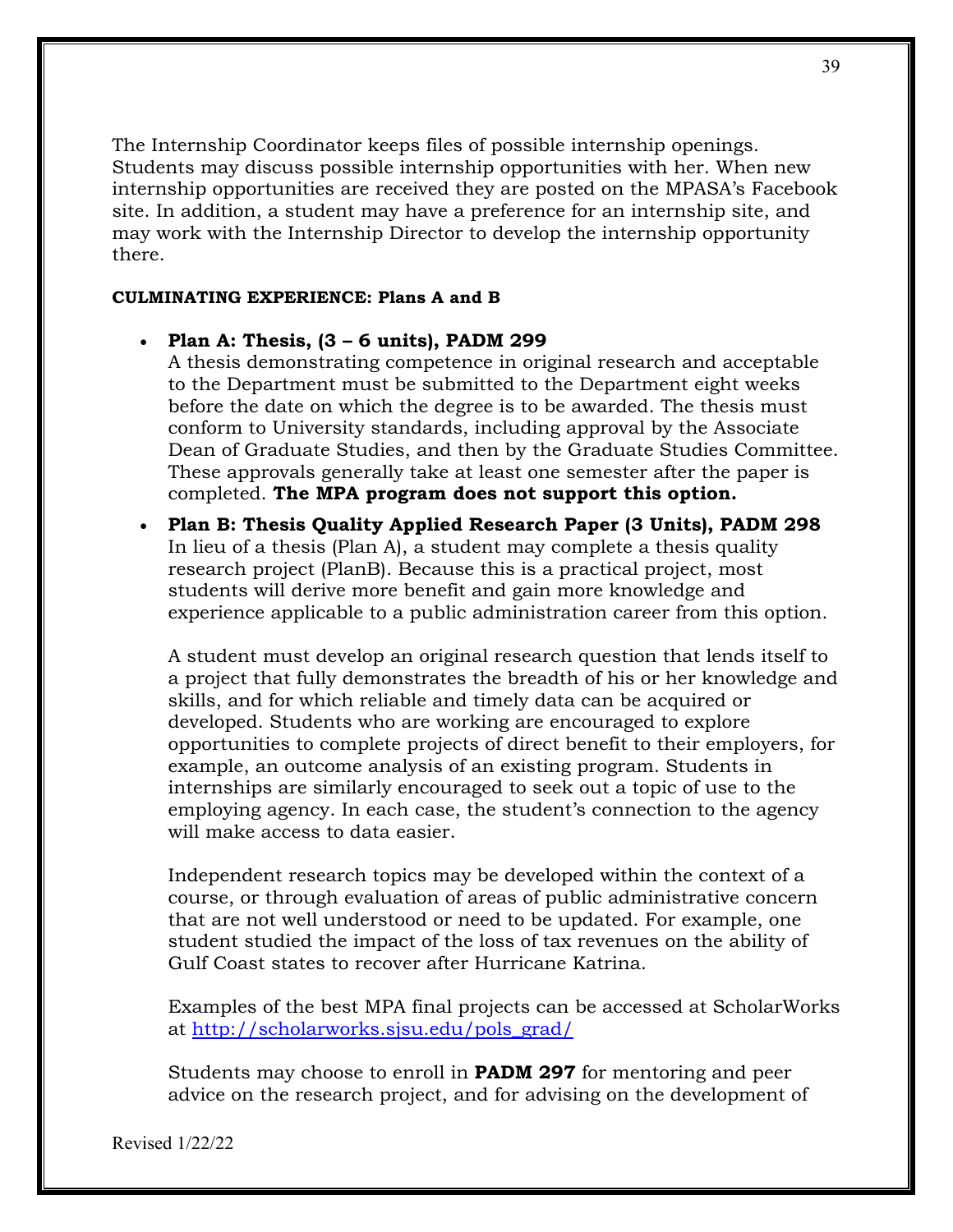the prospectus. A prospectus is generally 12 to 15 pages, but may be longer depending on the research design and literature review. Alternatively, guidance documents are available from the program for students wishing to work independently.

To receive an Add Code **to enroll in PADM 298** - Special Problems and begin the supervised research, a student must **complete a prospectus** consisting of a research question, a background, a literature review and a methodology design. In order to receive the Add Code, the student's adviser must approve this prospectus. In PADM 298, the student will complete the substantial paper under the supervision of the adviser. PADM 298 registration is good for one semester. If the project will not be completed for graduation within one semester, the student will have to register for PADM 1290R for every semester with an RP grade (report in progress). After 2 semesters, if the project is not finished, a one-year extension may be requested. **A student registers for PADM 298 once**, and for PADM 1290R for every further semester that work on the final project continues. The policy is at [https://www.sjsu.edu/senate/docs/AS1637.pdf.](https://www.sjsu.edu/senate/docs/AS1637.pdf)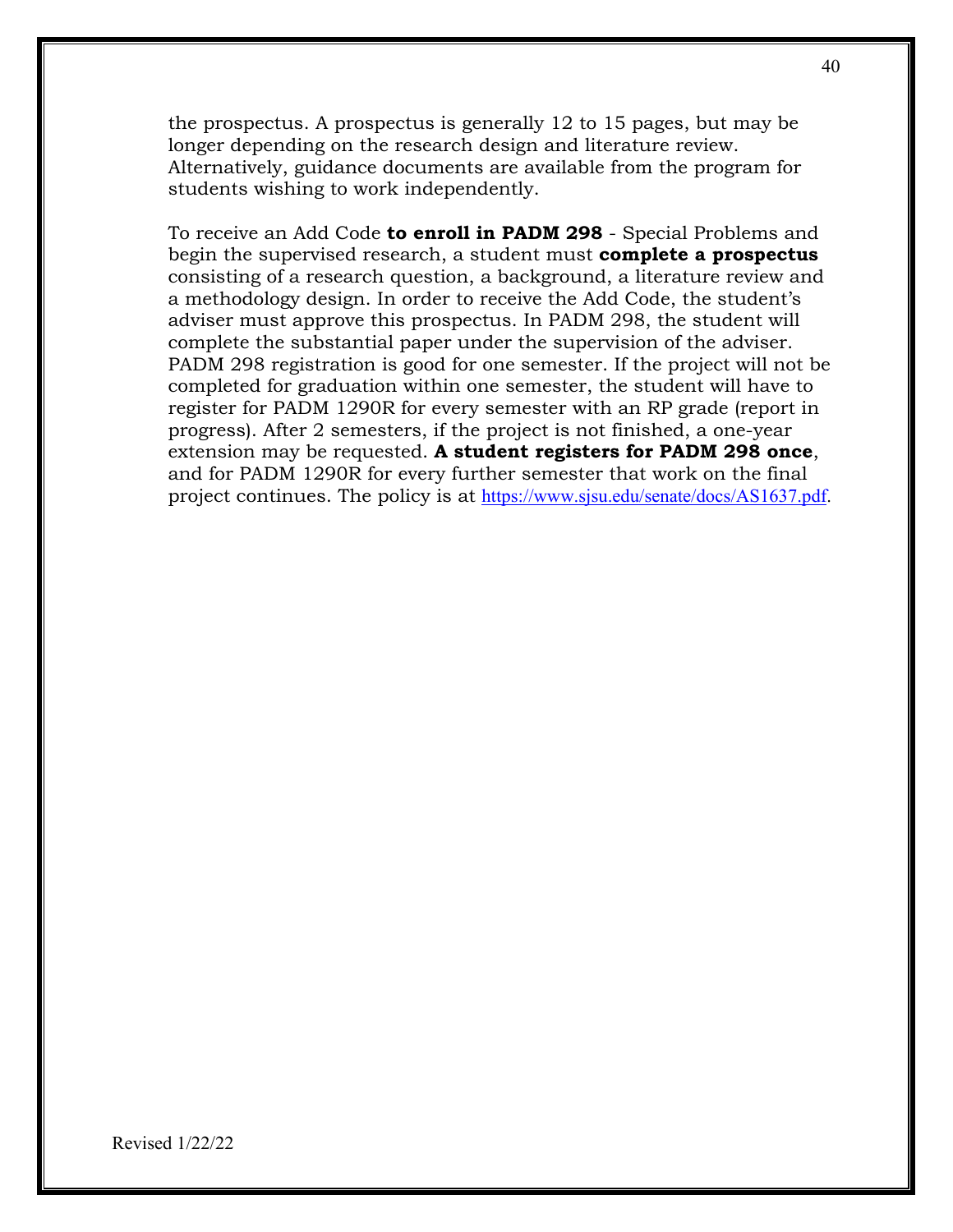# **GRADUATING WITH YOUR M.P.A.**

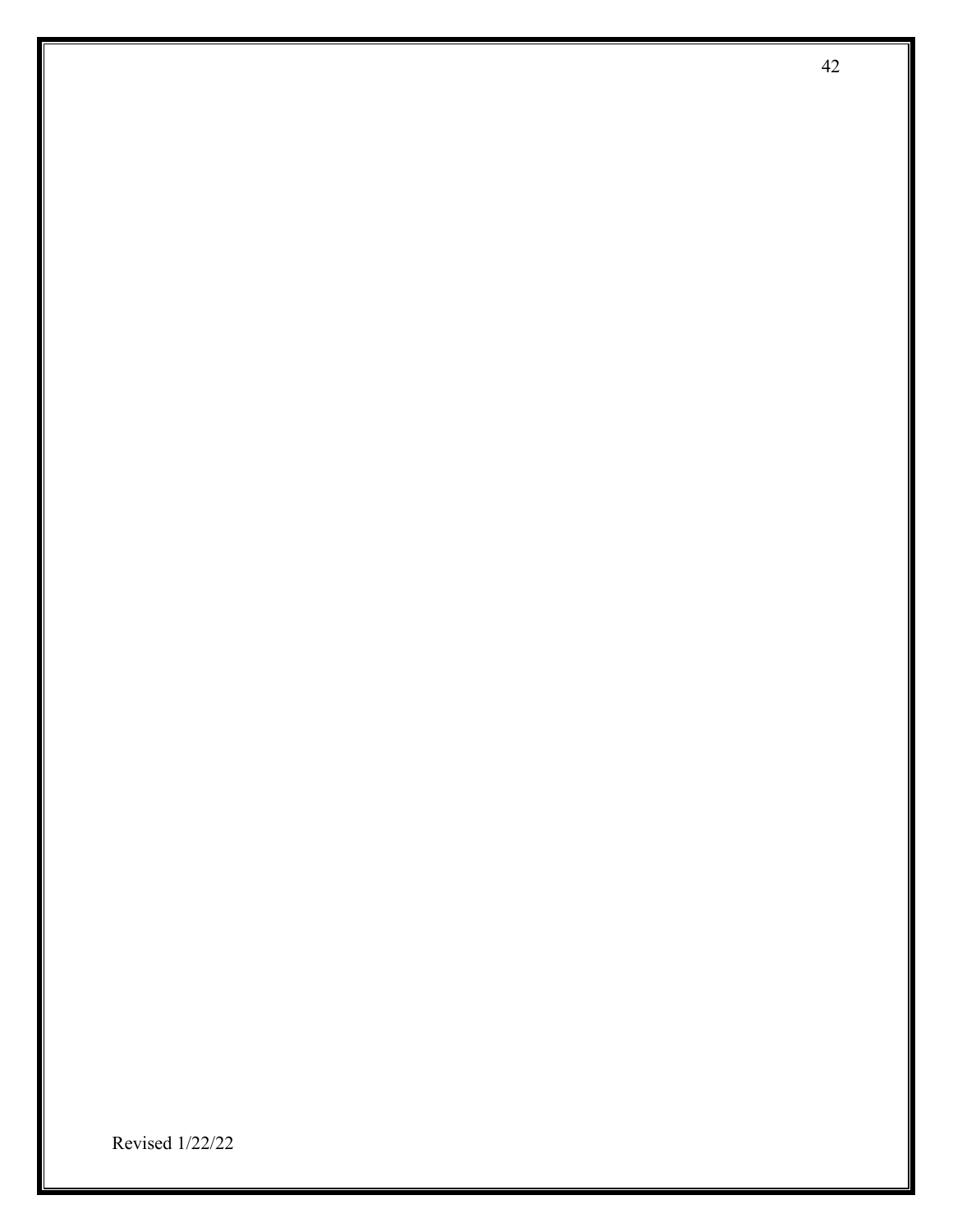#### **STEPS FOR COMPLETING YOUR MPA**

#### **CULMINATING EXPERIENCE REQUIREMENTS**

One of the major requirements for completing your degree is doing a department project, as described above.

#### **APPLYING FOR GRADUATION**

When a student is ready to graduate he or she must submit an application for graduation. [An approved Candidacy](http://www.sjsu.edu/gradstudies/Current/Completing_Masters.html#candidacy#candidacy) form is required before students can apply to graduate or the application will be denied. Deadlines for filing these forms are found at [http://www.sjsu.edu/gape/current\\_students/deadlines/.](http://www.sjsu.edu/gape/current_students/deadlines/)

There is no fee for the initial application for graduation, but students who fail to graduate in their intended semester must file a graduation date change form and pay \$10 to the Bursar's Office. The deadline to submit the change of date form is the same as the dates to submit the initial graduation application. The forms are at<http://www.sjsu.edu/gape/forms/>

#### **Deadlines & Notification**

The [deadline dates](http://www.sjsu.edu/gradstudies/Current/Grad_File_Dates.html) to submit graduation applications are early in the semester of your intended graduation, so be sure to plan accordingly. You will be notified when your application for graduation has been received by the Graduate Studies office through e-mail and under 'Other Indicators' on MySJSU.

Related Forms on the website at [http://www.sjsu.edu/gape/forms/:](http://www.sjsu.edu/gape/forms/)

- [Application for Award of Master's Degree \(](http://www.sjsu.edu/gradstudies/forms/awardmd.pdf)Graduation Application)
- [Graduation Date Change Request for Award of Master's Degree](http://www.sjsu.edu/gape/docs/graduation_date_change.pdf) (Changing Graduation Date)

#### **Completing Your Degree (Final Semester)**

Your final semester at SJSU will be very busy because in addition to taking your final courses, you will be in the process of completing your final project. There will be several university and department deadlines and requirements that you will also have to be aware of and complete. Here are several steps that you need to be sure that you have completed so that your degree is not delayed.

• Make sure you have applied to graduate in your intended graduation semester by the proper deadline. See [Applying for Graduation](http://www.sjsu.edu/gradstudies/Current/Completing_Masters.html#graduation#graduation) for further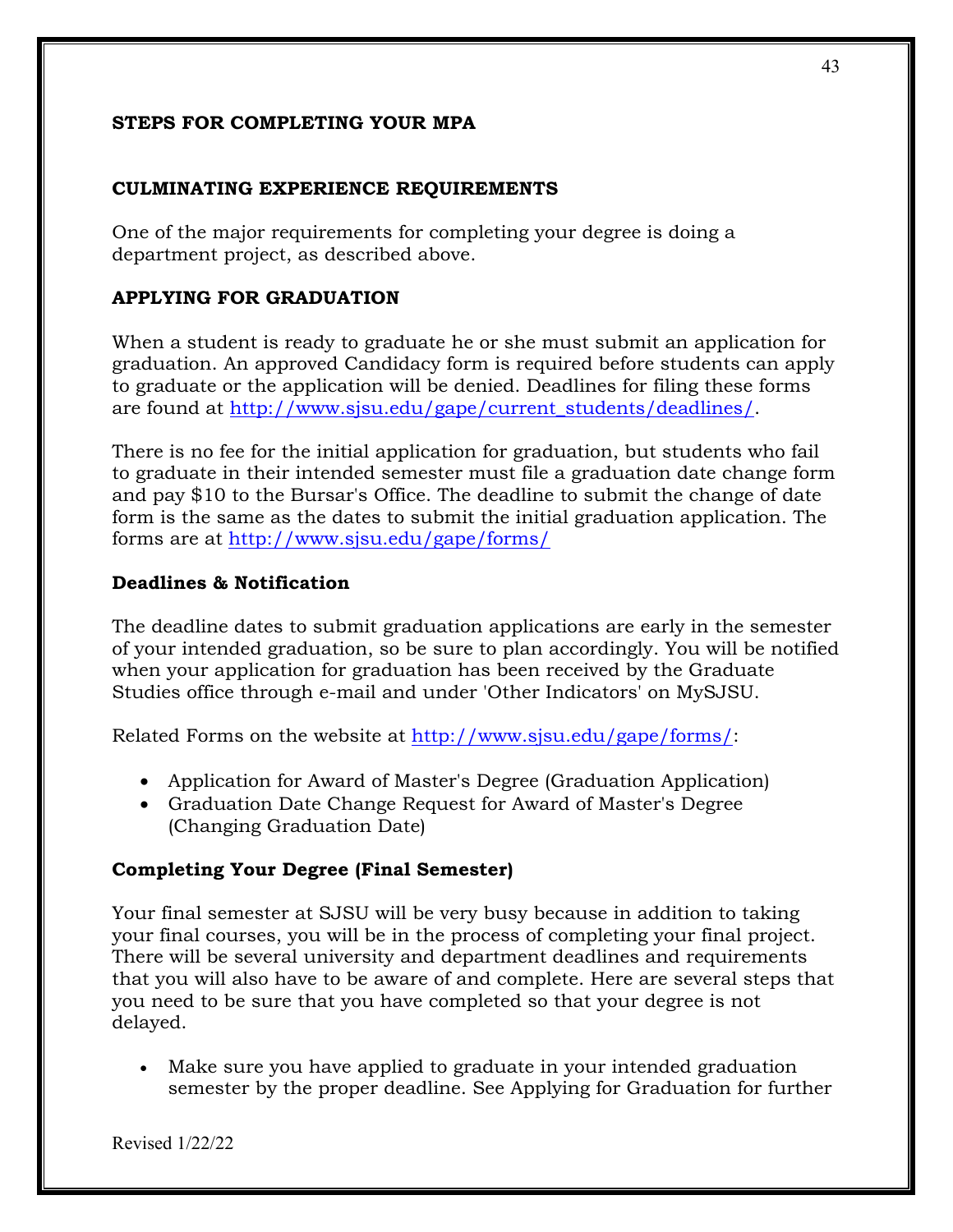details. Remember, if you do not complete your graduation requirements, you will need to submit a change of date form to apply for graduation during a later semester.

- Clear up any incomplete grades that you may have, as your degree cannot be granted until you have grades in all courses listed on your candidacy program.
- If you did not take a course that was listed on your candidacy, you need to submit a *course substitution form* to replace that course with a course you did take. See [Advancement to Candidacy Petition](http://www.sjsu.edu/gradstudies/Current/Completing_Masters.html#candidacy#candidacy) for more information.
- If you received an unsatisfactory grade (below a C) on any course listed on your candidacy, you need to add another course to your candidacy program. See [Academic Standing](http://www.sjsu.edu/gradstudies/Current/Completing_Masters.html#standing#standing) for more information.
- Complete all department requirements. After you have completed your final project (Plan B) or thesis (Plan A), and submitted your final project as a bound hard copy volume to the Director, your department will notify the graduate school that you have completed all of the department requirements by submitting a Verification of [Culminating Experience](http://www.sjsu.edu/gradstudies/forms/culminating.pdf)  [Memo.](http://www.sjsu.edu/gradstudies/forms/culminating.pdf) While students are not responsible for submitting this form, they should make sure that the advisor has sent a memo to the MPA Program Director stating that they have completed PADM 298, and that the hardcopy of the project has been given to the Director. The Director will then send the Verification memo to GAPE. You cannot get a diploma without this memo. Make sure that your PADM 298 adviser has also submitted a grade or change of grade for you for PADM 298.
- Finally, make sure to have your current mailing address and email listed on MySJSU so GAPE can send the diploma and email you important graduation notifications.

#### **COMMENCEMENT & DEPARTMENT CEREMONY**

The SJSU Commencement ceremony is held in December and in the last week of May. Students who have applied for graduation in the Spring semester participate in the May graduation. Students who have graduated in the most recent Summer (August) or Fall (December) semesters are eligible to participate in the December graduation. A few months in advance, all eligible students are mailed a commencement guide that details this event and how to participate in the ceremony. For more information please visit the [SJSU Commencement](http://www.sjsu.edu/commencement/) page.<http://www.sjsu.edu/commencement/>

**The Public Administration Program holds its own Convocation ceremony, in the Spring,** usually during the week of graduation day. Details of this event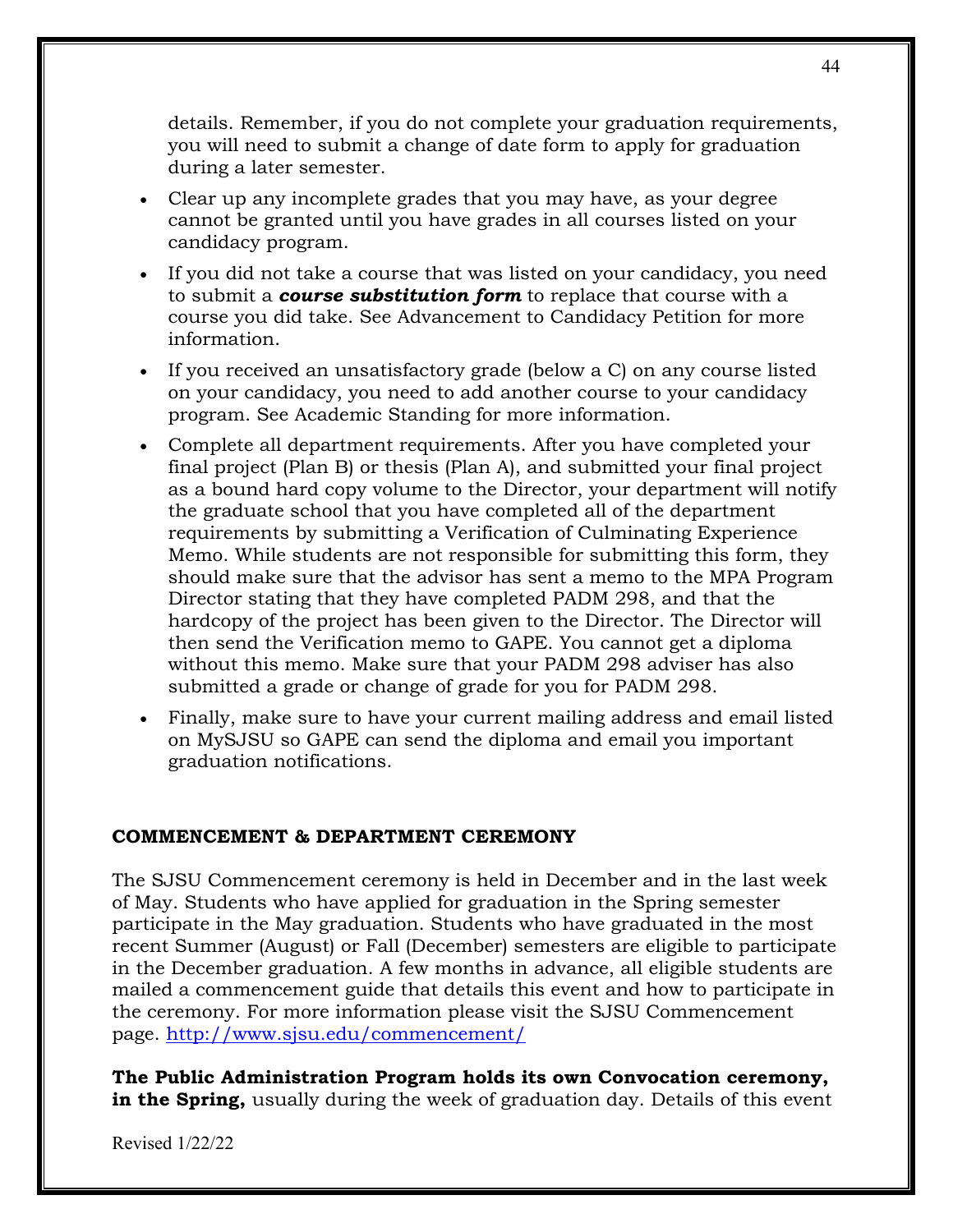will be circulated several weeks in advance of the event. The MPA Student Association organizes the event. Graduating students attend for free. There is a small fee for each guest attendee to cover refreshments and arrangements.

#### **Notification of Degree Posting**

At the end of each semester and after grades have been posted, GAPE begins clearing your graduation. They will verify that you have met all of the candidacy and graduation requirements. If you clear graduation, they will then post your degree on your transcript and mail your diploma. They will also notify you via mail, email, and under "Other Indicators" on MySJSU. If for any reason you do not clear graduation, Graduate Studies will also notify you via mail and detail the exact steps you need to take to clear your deficiencies. Due to the lengthy process involved, and the large number of applications for graduation that GAPE receives, the process for clearing graduation can take up to three months after your graduation semester is over.

#### **LEAVES OF ABSENCE AND SEVEN YEAR TIME LIMIT**

San José State allows for several options if you need to take some time off from pursuing your graduate degree. The following are options that some graduate students may use if they plan on being away from SJSU.

#### **Missing One Semester**

Students who have attended at least one semester as a graduate student and are in good standing may leave SJSU for one semester (Fall or Spring) without applying for an official leave of absence. *Students must return in the semester following the one semester leave or they will have to re-apply for admission*. Summer and Winter registration is not required nor does it count as being in matriculation.

#### **Official Leave of Absence**

Students may miss more than one semester by applying for an official leave of absence. The acceptable reasons for taking a leave of absence are health leaves, primary caregiver, military leaves, and student educational leaves. Forms for applying for these leaves may accessed at [http://www.sjsu.edu/registrar/students/leave\\_request/](http://www.sjsu.edu/registrar/students/leave_request/)

#### **No Leave of Absence For International Students**

International students may not take a leave and must remain in the United States except for documented medical reasons. International students must be enrolled in a full course of study (minimum of 9 units) for two semesters annually. Winter and Summer registration is not required and do not count. If you have further questions please contact the Office of International [Scholars](http://www2.sjsu.edu/depts/ipss/) and Students. The form is accessed at

[https://www.sjsu.edu/registrar/docs/leave\\_request.pdf](https://www.sjsu.edu/registrar/docs/leave_request.pdf)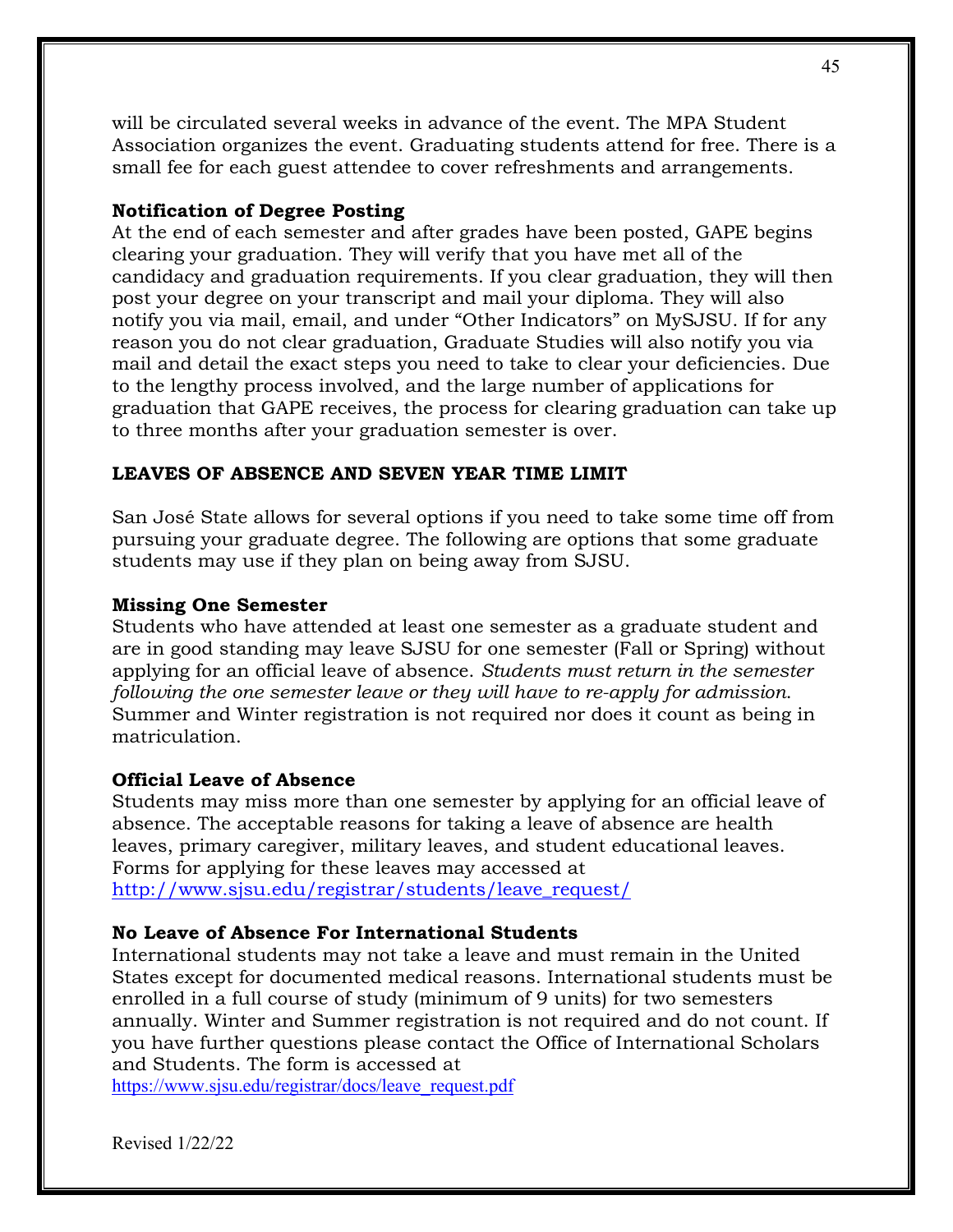#### **SEVEN YEAR TIME LIMIT FOR COMPLETING DEGREE** *All work on your graduate degree program must be completed within seven years preceding the award of your degree.* If courses become outdated a student has the following options:

- Submit a course substitution form to replace the outdated course, provided it is not a core class.
- Repeat the outdated course without credit
- Revalidate the outdated coursework by examination. This petition must be initiated by the MPA Director, and approved by the dean of the graduate school. **No more than 9 credits/3 courses may be revalidated.** All other expired courses must be repeated.

Related Form on website at [http://www.sjsu.edu/gape/forms/:](http://www.sjsu.edu/gape/forms/)

• [Request for Revalidation](http://www.sjsu.edu/gradstudies/forms/revalidation.pdf) (Seven Year Time Limit)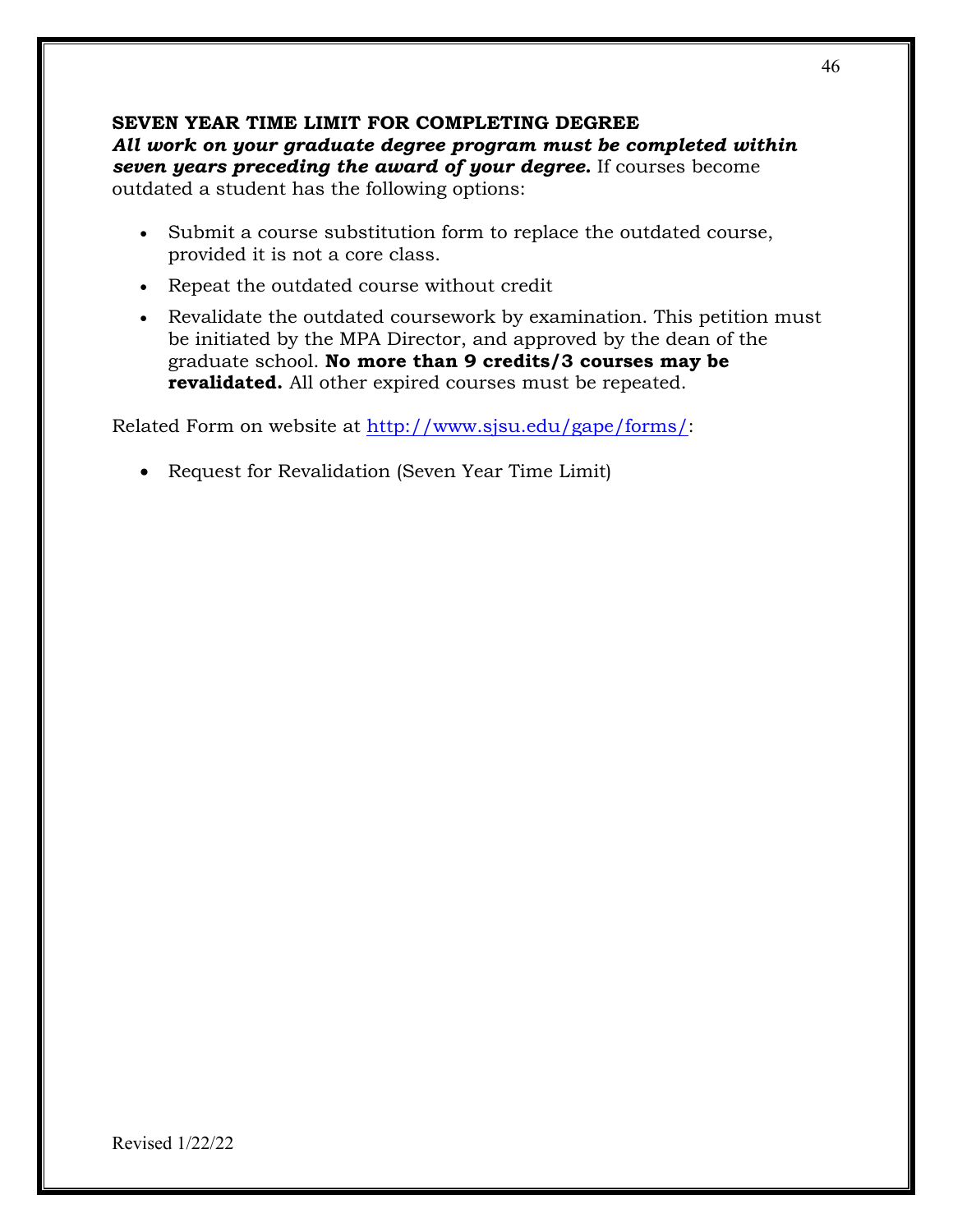## **APPENDIX: PROGRAM GUIDES**

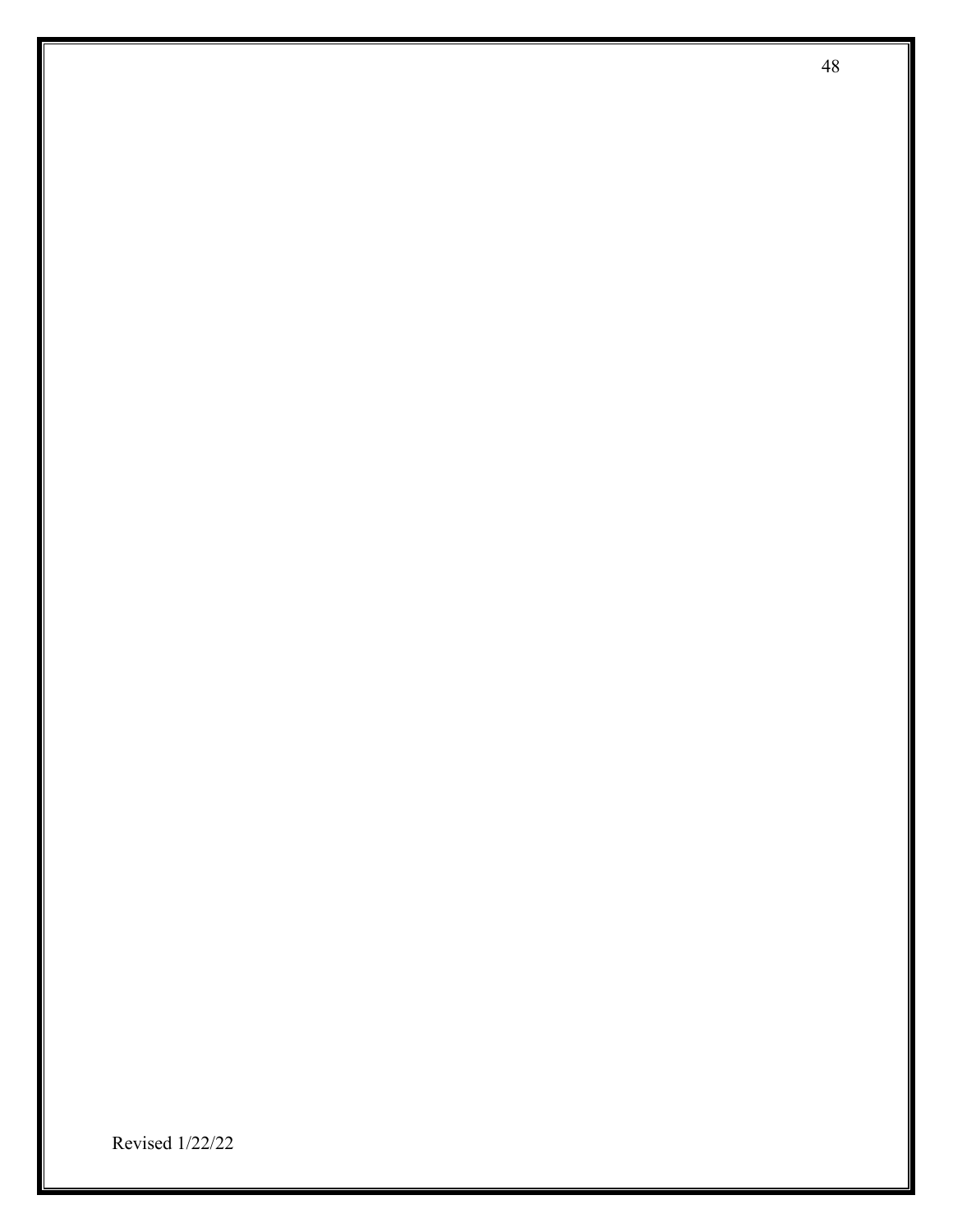#### **PATHWAY FOR PARTTIME STUDENTS**